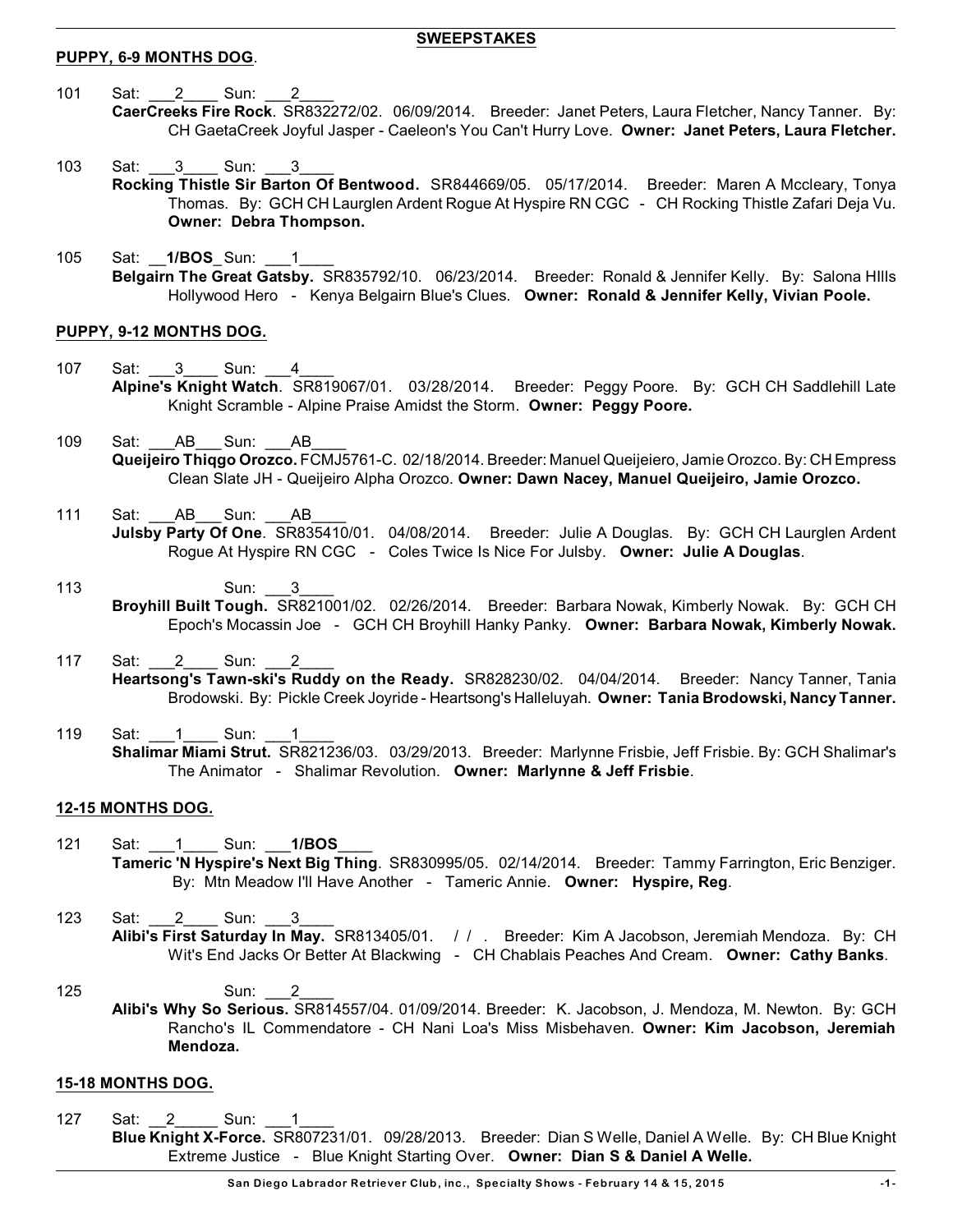- 129 Sat: 3 Sun: AB **Nani-Loa's Time To Find The Wizard**. SR800523/07. 11/08/2013. Breeder: Meg & Skip Newton, Kim A Jacobson. By: CH. Lobuff Hollyridge Wizard of Oz - Nani-Loa's In The Nik Of Time. **Owner: Paul Miele**.
- 131 Sat: 1 Sun: 2 **Nani-Loa's Time To Impress**. SR800523/01. 11/08/2013. Breeder: Meg & Skip Newton, Kim Jacobson. By: CH Lobuff Hollyridge Wizard Of Oz - Nani-Loa's In The Nik Of Time. **Owner: Meg & Skip Newton**.

### 133 Sat: AB Sun: AB

- **Belgairn Storm Rider of Summit View Ranch**. SR807133/02. 08/23/2013. Breeder: Gary Barner, Vivian Poole. By: CH Weathertop El Nino - GCH CH Belgairn's Mighty Quinn of Summit View Ranch. **Owner: Ronald & Jennifer Kelly, Vivian Poole.**
- 135 Sat: AB Sun: AB **Nani-Loa's Right On Q.** SR800523/03. 11/08/2013. Breeder: Meg Newton, Skip Newton, Kim A Jacobson. By: CH Lobuff Hollyridge Wizard of Oz - Nani- Loa's In the Nik of Time. **Owner: Carolyn Haueter**.

### **PUPPY, 6-9 MONTHS BITCH**.

- 160 Sat: AB Sun: 3 **Edgemere WannaBeYourFriend@SpinneyPoint.** SR828420/01. 06/01/2014. Breeder: Karen Cheney, Anna Clark. By: CH Dickendall Churchill - Edgemeres Hooda Thunk It at Moonlight. **Owner: Cheryl Swift**.
- 162 Sat: 2 Sun: 1 **Dalwater Life Is A Party.** SR839906/02. 06/01/2014. Breeder: Lisa C. Allen. By: GCH CH Shalimar's The Animater - Dalwater Life Of The Party. **Owner: Lisa C. Allen.**
- 164 Sat: AB Sun: AB **Dalwater Jackpot's Moneytalks**. SR839906/03. 06/01/2014. Breeder: Lisa Allen. By: GCH Shalimar The Animator - Dalwater Life of the Party. **Owner: Tricia Kauhn, Mallori Seifert.**
- 166 Sat: 1 Sun: 2 **Belcarra Hips Dont Lie.** SR834221/01. 06/20/2014. Breeder: Shawna Lawson. By: CH Shalimars the Animator - Lawsons Sophisticated. **Owner: Shawna Lawson.**

### **PUPPY, 9-12 MONTHS BITCH**.

- 168 Sat: Sun: **Alpine's Knight Light.** SR819067/02. 03/28/2014. Breeder: Peggy Poore. By: GCH CH Saddlehill Late Knight Scramble - Alpine Praise Amidst The Storm. **Owner: Peggy Poore.**
- 170 Sat: AB Sun: **Crescendo Belle of the Ball.** SR824832/01. 04/18/2014. Breeder: Barbara Lewis, Barbara Nowak. By: GCH Gateway's Nothin' But Trouble - Crescendo Straight to the Heart. **Owner: Barbara Lewis, Barbara Nowak.**
- 172 Sat: \_\_\_\_\_\_\_ Sun: \_\_\_4\_\_\_\_ **Rycroft's Perfect Storm.** SR820156/01. 02/16/2014. Breeder: Dianne Mullikin. By: Dalwater Martini At Rycroft - Rycroft's Stormy Moon. **Owner: Dianne Mullikin**.
- 174 Sat: 2 Sun: 3 **Hyspire Sports Fan.** SR826893/01. 04/15/2014. Breeder: Judy D Heim, Lisa Da Ross, Jim & Vonnie Russell. By: Hyspire Maritime Everything You Always Wanted - CH. Hyspire Sporty Spice. **Owner: Hyspire, Reg.**
- 176 Sat: \_\_\_\_AB\_\_\_\_ Sun: \_\_\_\_AB\_ **Jackpot's Sweet Addiction**. SR846942/01. 04/20/2014. Breeder: Tricia Kauhn, Mallori Seifert. By: Rycroft's Storm Ryder over Seifert - Weikenlin's Sweet Abilene. **Owner: Tricia Kauhn, Mallori Seifert.**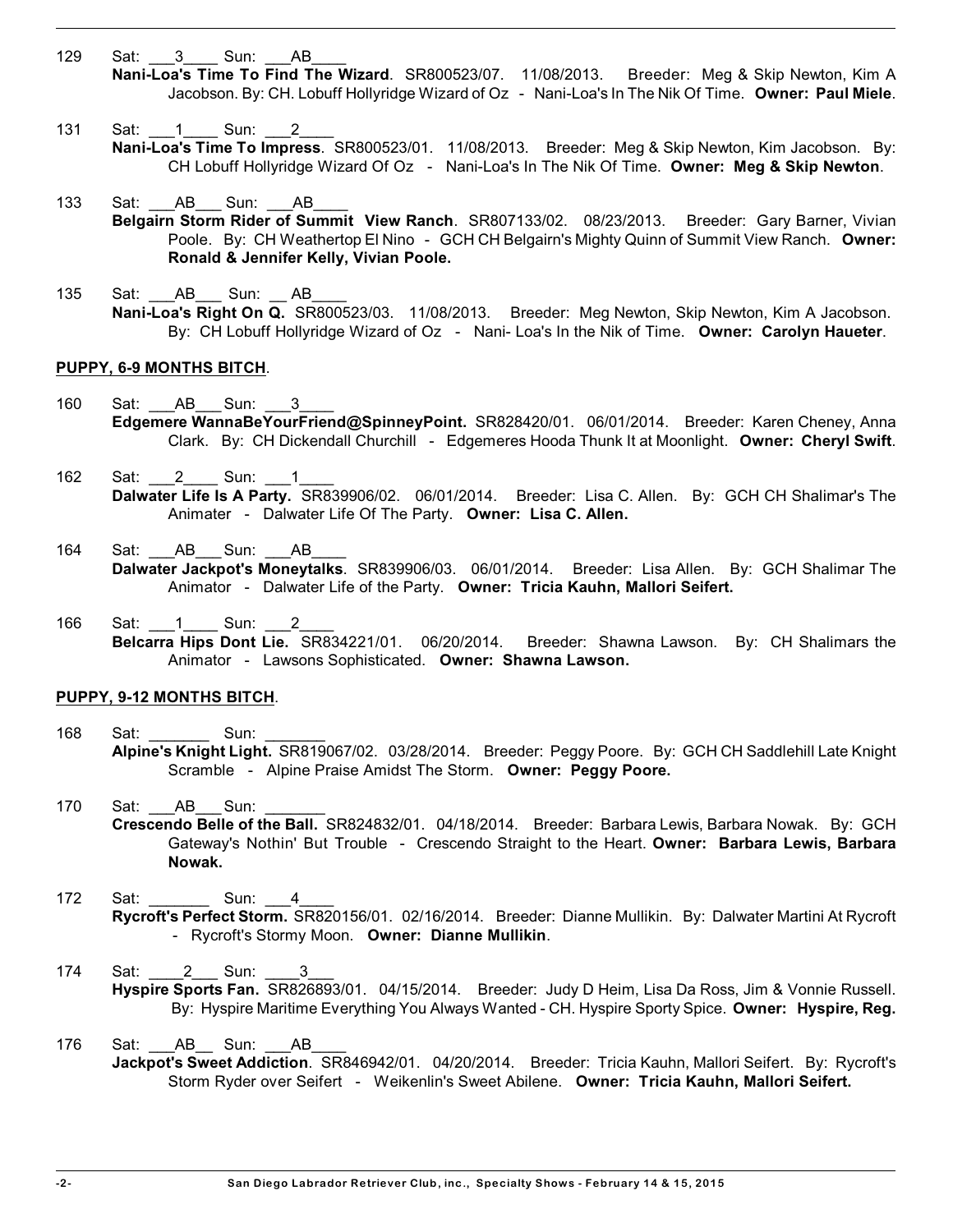178 Sat: **1/BS** Sun: 2

- **Hyspire Seriously Sporty at Shalimar**. SR826893/04. 04/15/2014. Breeder: Judy Heim, Lisa Da Ross, Vonnie & Jim Russell. By: Hyspire Maritime Everything You Always Wanted - CH. Hyspire Sporty Spice. **Owner: Hyspire, Reg.**
- 180 Sat: 4 Sun: 1 **Caercreek's She's on Fire.** SR815670/06. 03/04/2014. Breeder: Laura Fletcher, Janet Peters. By: GCH. Shalimar's The Animator - CH. Drycreek's Cadillac Boogie. **Owner: Marlynne & Jeff Frisbie.**
- 182 Sat: 3 Sun: **Shalimar Foxtrot.** SR821236/02. 03/29/2014. Breeder: Marlynne Frisbie, Jeff Frisbie. By: GCH. Shalimar's The Animator - Shalimar Revolution. **Owner: Marlynne & Jeff Frisbie.**

### **12-15 MONTHS BITCH**.

- 184 Sun: 3 **Avery's Cosmopolition At Hopemore**. SR813190/10. 12/23/2013. Breeder: Page Johnson, Melissa Bickerstaff. By: Dalwater Martini At Rycroft - Dostaff Supernatural At Avery. **Owner: Karen Lawson, Page Johnson**.
- 186 Sat: AB Sun: AB **Startop On A Lark To Julsby.** SR818568/01. 12/01/2013. Breeder: Jen Harmon. By: Tamerics On A Whim - Calabrias Fine Crystal. **Owner: Julie A Douglas.**
- 188 Sun: 4 **Alibi's Renaissance.** SR814557/05. 01/09/2014. Breeder: Kim Jacobson, Meg Newton, Jeremiah Mendoza. By: CH Ranchos Il Commendatore - CH Nani-Loa's Miss Misbehaven. **Owner: Rebecca Pike, Diane Matsuura.**
- 190 Sat: 2 Sun: 2
	- **Sunnydaze Feelin' Groovy With Heartsong**. SR814987/01. 01/22/2014. Breeder: Jodi Trudeau & Linda Maffett. By: GCH Shalimar's the Animator - Clearcreek Bonaventure Eleanor Rigby. **Owner: Nancy Tanner, Linda Maffett.**
- 192 Sat: 1 Sun: 1 **Piccadilly Hyspire Hidden Paradise**. SR814654/04. 12/02/2013. Breeder: Nicole Mccarthy. By: GCH CH Sureshot Hyspire Impressive - GCH CH Piccadilly's Hidden Covey JH. **Owner: Judy Heim, Lisa Da Ross, Vonnie & Jim Russell.**
- 240 Sat: 3 Sun: AB **Fortune Cookie Bella Mare**. SR842598/01. 12/29/2013. Breeder: Sonia Czajor. By: CH. Dickendall Buckstone Three Dog Night - Butter Cookie Bella Mare. **Owner: Judy Heim, Lisa Da Ross, Vonnie & Jim Russell.**

# **15-18 MONTHS BITCH**.

- 194 Sat: 1 Sun: 4 **CaerCreek Rock And Roll Ruby.** SR797722/04. 08/27/2013. Breeder: Janet Peters, Laura Fletcher. By: DryCreek's Going To Jackson - Caerleons Fat Tuesday JH. **Owner: Janet Peters, Laura Fletcher**.
- 196 Sat: 4 Sun: **Nani-Loa's Time To Shine At Journeyman**. SR800523/08. 11/08/2013. Breeder: Meg & Skip Newton, Kim Jacobson. By: CH Lobuff Hollyridge Wizard Of Oz - Nani-Loa's In The Nik Of Time. **Owner: Deb Quast, Meg Newton.**
- 198 Sat: \_\_\_2\_\_\_\_ Sun: \_\_\_**1/BS**\_\_\_\_ **Belgairn's Reign Storm Of Summit View Ranch**. SR807133/05. 08/23/2013. Breeder: Gary Barner, Vivian Poole. By: CH Weathertop El Nino - GCH Belgairn's Mighty Quinn Of Summit View Ranch. **Owner: Gary & Heather Barner, Vivian Poole.**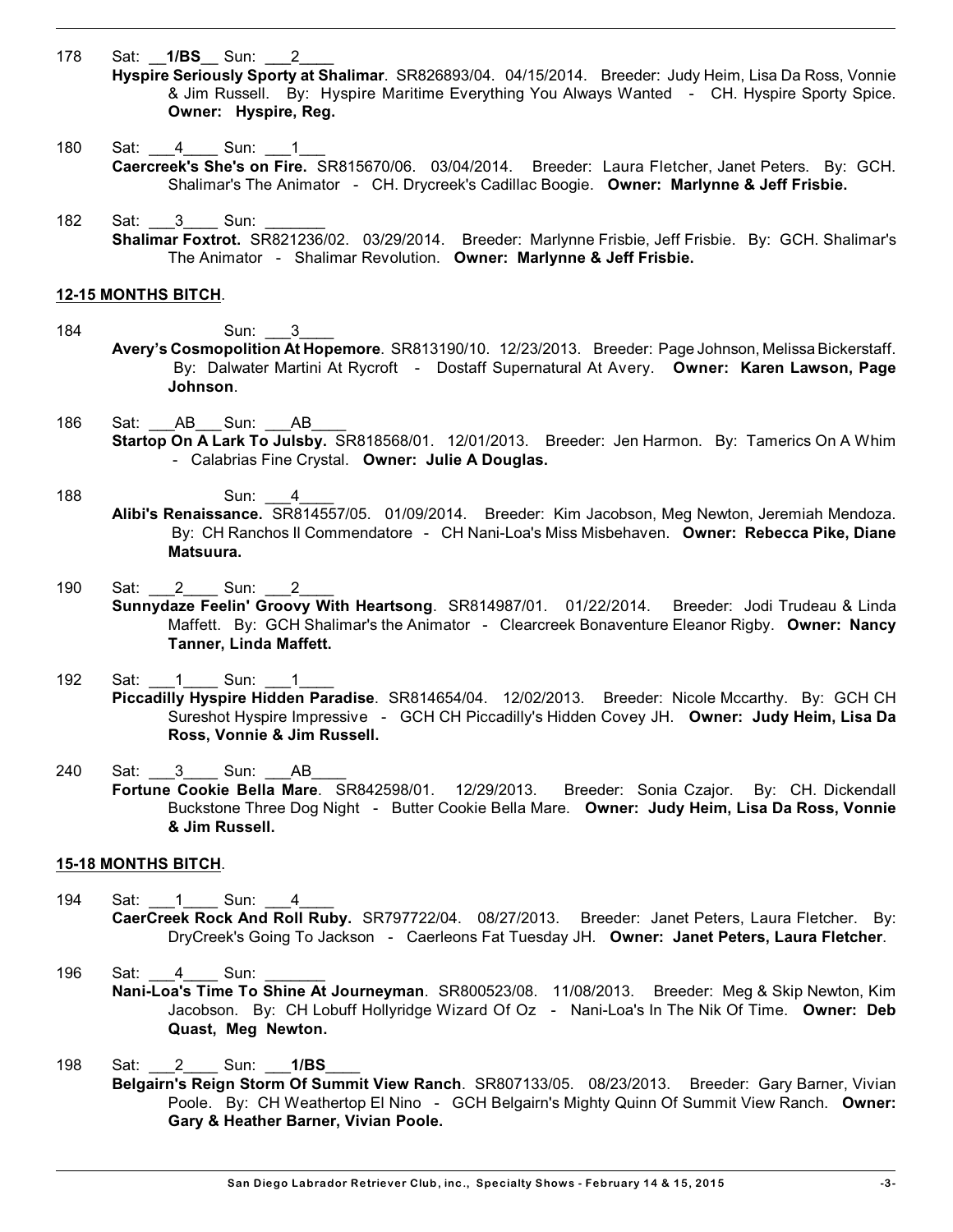- 200 Sat: Sun: 3 **Hyspire Maritime a Bit of the Bubbly.** SR800379/01. 10/03/2013. Breeder: J. Jussuame, V. Russell, J. Heim, L. DaRoss. By: CH HySpire Bohemian Rhapsody from Breckin - GCH HySpire Feelin Bubbly. **Owner: Hyspire, Reg., J Jussuame.**
- 202 Sat: 3 Sun: 2 **Everwoods Vive La Vida Loca**. SR801719/02. 09/25/2013. Breeder: Dan & Sharene Clark. By: CH Nipntuck Customized - Everwoods Leather & Lace. **Owner: Dan & Sharene Clark.**

218 **Sun: Everwoods Maggie May**. SR801719/03. 09/25/2013. Breeder: Dan & Sharene Clark. By: CH Nipntuck Customized - Everwoods Leather & Lace. **Owner: Dan & Sharene Clark**.

#### **VETERAN SWEEPSTAKES**

269 Sat: \_\_\_AB\_ Decoys Lunar Eclipse. SR197056/01. 08/18/2004. Breeder: Judy Davis. By: CH Sounders Easy Does It - Decoys Sable. **Owner: Jane Valcheck.**

#### **7 YRS - 9 YRS BITCH.**

**PUPPY, 6-9 MONTHS DOG**.

**9 YRS AND OLDER DOG.**

250 Sun: \_\_\_**1/BVS**\_\_\_\_ **GCH CH Broyhill Gemstone**. SR398997/02. 12/06/2006. Breeder: Barbara & Kimberly Nowak. By: CH Big Skys Stone Kutter - Ghoststone Wonderful Me. **Owner: Barbara & Kimberly Nowak.**

#### **DOG CLASSES**

- 101 Sat: \_**1/BOP**\_\_Sun: \_\_\_2\_\_\_\_ **CaerCreeks Fire Rock**. SR832272/02. 06/09/2014. Breeder: Janet Peters, Laura Fletcher, Nancy Tanner. By: CH GaetaCreek Joyful Jasper - Caeleon's You Can't Hurry Love. **Owner: Laura Fletcher, Janet Peters.**
- 103 Sat: 3 Sun: 3 **Rocking Thistle Sir Barton Of Bentwood.** SR844669/05. 05/17/2014. Breeder: Maren A Mccleary, Tonya Thomas. By: GCH CH Laurglen Ardent Rogue At Hyspire RN CGC - CH Rocking Thistle Zafari Deja Vu. **Owner: Debra Thompson**.
- 105 Sat: \_\_\_2\_\_\_\_ Sun: \_\_\_**1/BOP**\_\_\_\_ **Belgairn The Great Gatsby.** SR835792/10. 06/23/2014. Breeder: Ronald & Jennifer Kelly. By: Salona HIlls Hollywood Hero - Kenya Belgairn Blue's Clues. **Owner: Ronald & Jennifer Kelly, Vivian Poole**.

### **PUPPY, 9-12 MONTHS DOG**.

- 107 Sat: 2 Sun: 3 **Alpine's Knight Watch**. SR819067/01. 03/28/2014. Breeder: Peggy Poore. By: GCH CH Saddlehill Late Knight Scramble - Alpine Praise Amidst the Storm. **Owner: Peggy Poore.**
- 109 Sat: AB Sun: AB **Queijeiro Thiqgo Orozco**. FCMJ5761-C. [ ]. 02/18/2014. Breeder: Manuel Queijeiero, Jamie Orozco. By: CH Empress Clean Slate JH - Queijeiro Alpha Orozco. Owner: **Dawn Nacey, Manuel Queijeiro, Jamie Orozco.**
- 111 Sat: AB Sun: AB **Julsby Party Of One.** SR835410/01. 04/08/2014. Breeder: Julie A Douglas. By: GCH CH Laurglen Ardent Rogue At Hyspire RN CGC - Coles Twice Is Nice For Julsby. **Owner: Julie A Douglas.**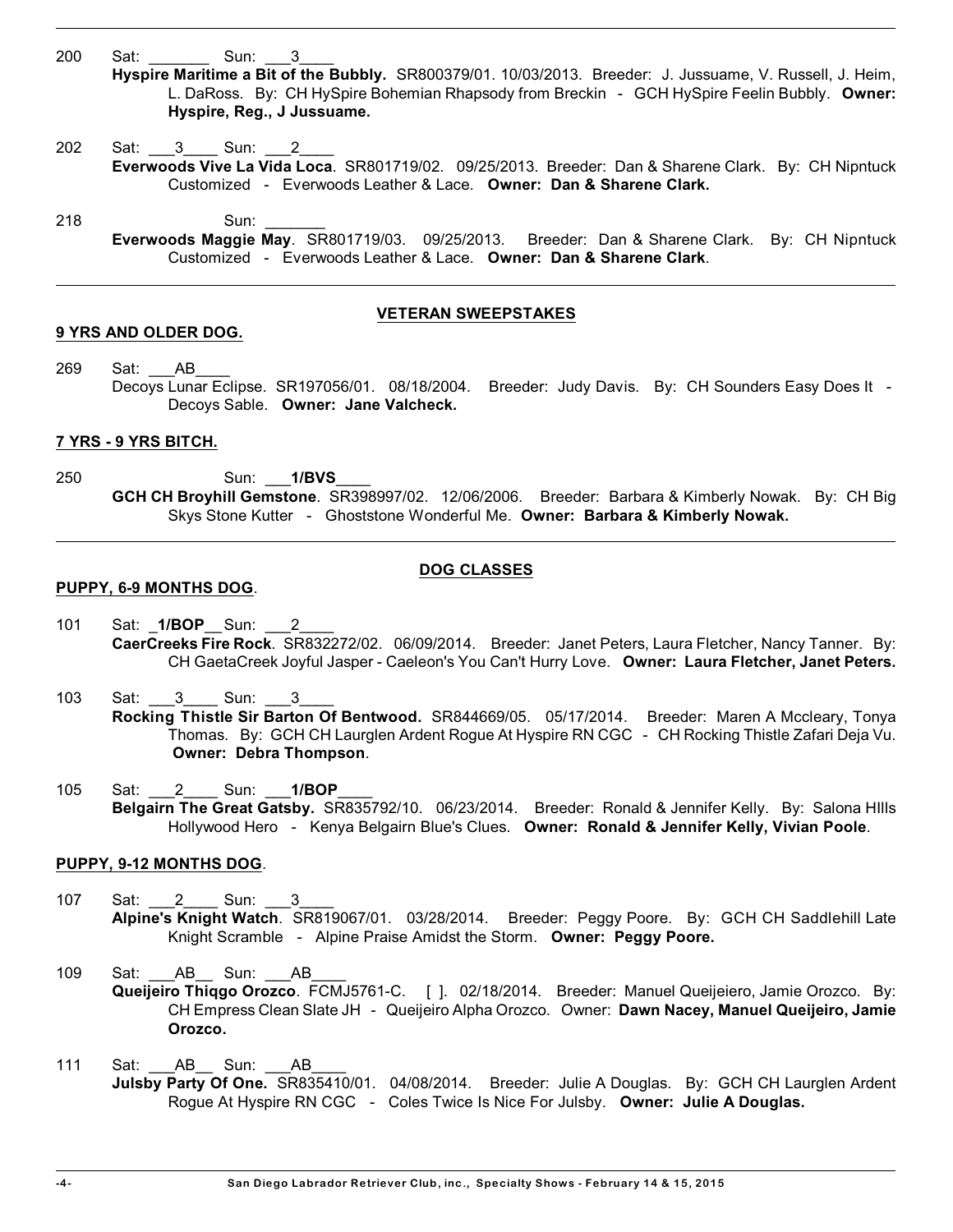113 **Sun: 2** 

- **Broyhill Built Tough**. SR821001/02. 02/26/2014. Breeder: Barbara Nowak, Kimberly Nowak. By: GCH CH Epoch's Mocassin Joe - GCH CH Broyhill Hanky Panky. **Owner: Barbara Nowak, Kimberly Nowak.**
- 115 Sat: \_\_EX\_\_\_ Sun: \_\_\_AB **Rocheby Talisman**. SR848955/01. 05/07/2014. Breeder: Marion Hopkkinson. By: Rocheby Town Cryer - Rocheby Lady's Fashion. **Owner: Mary Curtis, Penny Higginbottom.**
- 117 Sat: 1 Sun: 1 **Heartsong's Tawn-ski's Ruddy on the Ready**. SR828230/02. 04/04/2014. Breeder: Nancy Tanner, Tania Brodowski. By: Pickle Creek Joyride - Heartsong's Halleluyah. **Owner: Tania Brodowski, Nancy Tanner**.
- 119 Sat: AB Sun: AB **Shalimar Miami Strut.** SR821236/03. 03/29/2013. Breeder: Marlynne Frisbie, Jeff Frisbie. By: GCH Shalimar's The Animator - Shalimar Revolution. **Owner: Marlynne & Jeff Frisbie.**

### **12-15 MONTHS DOG**

- 121 Sat: 1 Sun: 1 **Tameric 'N Hyspire's next Big Thing.** SR830995/05. 02/14/2014. Breeder: Tammy Farrington, Eric Benziger. By: Mtn Meadow I'll Have Another - Tameric Annie. **Owner: Hyspire, Reg.**
- 123 Sat: 3 Sun: 3 **Alibi's First Saturday In May.** SR813405/01. / / . Breeder: Kim A Jacobson, Jeremiah Mendoza. By: CH Wit's End Jacks Or Better At Blackwing - CH Chablais Peaches And Cream. **Owner: Cathy Banks.**
- 125 Sat: 2 Sun: **Alibi's Why So Serious**. SR814557/04. 01/09/2014. Breeder: Kim Jacobson, Jeremiah Mendoza, Meg Newton. By: GCH Rancho's IL Commendatore - CH Nani Loa's Miss Misbehaven. **Owner: Kim Jacobson, Jeremiah Mendoza.**

#### **15-18 MONTHS DOG**.

- 127 Sat: 2 Sun: 2 **Blue Knight X-Force.** SR807231/01. 09/28/2013. Breeder: Dian S Welle, Daniel A Welle. By: CH Blue Knight Extreme Justice - Blue Knight Starting Over. **Owner: Dian S & Daniel A Welle.**
- 129 Sat: 3 Sun: AB **Nani-Loa's Time To Find The Wizard.** SR800523/07. 11/08/2013. Breeder: Meg & Skip Newton, Kim A Jacobson. By: CH. Lobuff Hollyridge Wizard of Oz - Nani-Loa's In The Nik Of Time. **Owner: Paul Miele**.
- 131 Sat: 1 Sun: 1 **Nani-Loa's Time To Impress**. SR800523/01. 11/08/2013. Breeder: Meg & Skip Newton, Kim Jacobson. By: CH Lobuff Hollyridge Wizard Of Oz - Nani-Loa's In The Nik Of Ti Me. **Owner: Meg & Skip Newton.**
- 133 Sat: AB Sun: AB **Belgairn Storm Rider of Summit View Ranch**. SR807133/02. 08/23/2013. Breeder: Gary Barner, Vivian Poole. By: CH Weathertop El Nino - GCH CH Belgairn's Mighty Quinn of Summit View Ranch. **Owner: Ronald & Jennifer Kelly, Vivian Poole.**
- 135 Sat: AB Sun: AB **Nani-Loa's Right On Q.** SR800523/03. 11/08/2013. Breeder: Meg Newton, Skip Newton, Kim A Jacobson. By: CH Lobuff Hollyridge Wizard of Oz - Nani- Loa's In the Nik of Time. **Owner: Carolyn Haueter.**

# **AMATEUR OWNER DOG.**

137 Sun: AB **Thornwood's Age Of Empires**. SR683023/07. 05/18/2011. Breeder: Cheri & Kevin Conway. By: CH Thornwood's Resolution - Thornwood's Worth The Wait. **Owner: Daos Boonma.**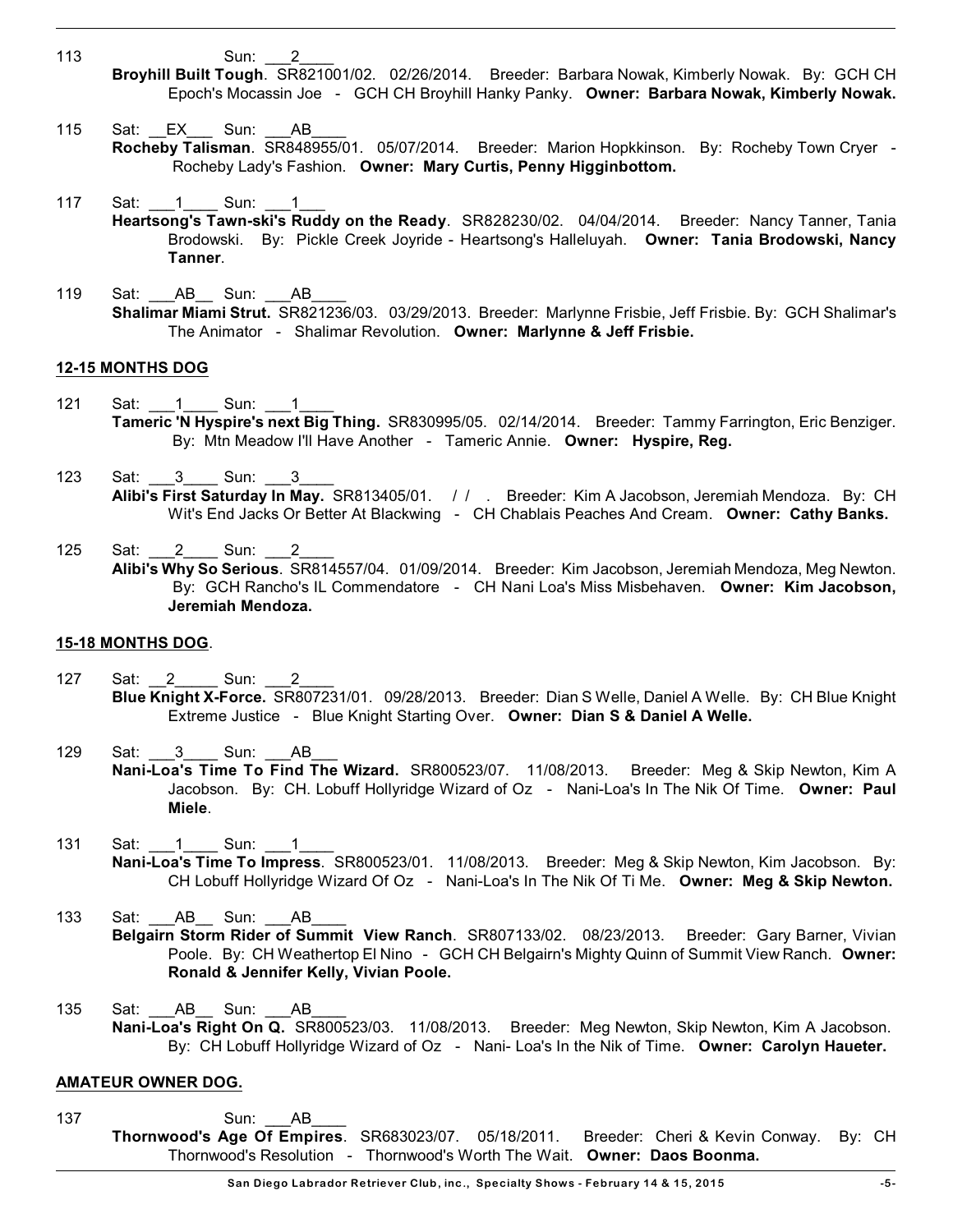### **BRED-BY EXHIBITOR DOG**.

- 139 Sat: \_**1/BBE**\_\_ Sun: \_\_\_2\_\_\_\_
	- **Caercreeks Kissing Bandit.** SR772835/09. 04/09/2013. Breeder: Laura Fletcher, Janet Peters. By: GCH CH Gateway's Nothin'But Trouble - CH Drycrks Cowgirl Up For Lindsey. **Owner: Laura Fletcher, Janet Peters.**
- 141 **Sun: 1/RWD/BBE Broyhill Locked And Loaded.** SR705279/01. 10/11/2011. Breeder: Barbara Nowak, Kimberly Nowak. By: CH Wit'sEnd JacksOr Better At Blackwing - GCH CH Broyhill Gemstone. **Owner: Barbara & Kimberly Nowak.**

# **AMERICAN BRED DOG**

143 Sat: 1 Sun: 1 **Sheilasann Kiltie At Labaloosa**. SR784424/05. 02/26/2013. Breeder: Sheila Thornburgh. By: GCH CH Laurglen Ardent Roque At Hyspire - Sheilasann Sweet Molly Malone**. Owner: Sheila Thornburgh, Mary C Menadier.**

#### **OPEN, BLACK DOG**.

- 145 Sat: Sun: \_ Moved to BOB\_ **Arlon's A Shady Bet At Caer Creek**. SR746914/01. 09/08/2012. Breeder: Georgia Baba. By: Ch HySpire Slim Shady JH - GCH CH Arlon's Noxzema Jackson. **Owner: Laura Fletcher & Janet Peters.**
- 147 Sat: 3 Sun: 2 **Saddlehill Irish Luck, JH.** SR605980/06. 01/16/2010. Breeder: Susan Eberhardt, Cindy Braley. By: CH Hyspire Shahli Hotter Than Blazes - Saddlehillcinderhill Readywillingmabel. **Owner: Susie Gallagher, Susan Eberhardt**.
- 149 Sat: 2/RWD Sun: 1 **Pipestone's Special K.** SR734982/04. 06/17/2012. Breeder: Tim Mohr, Shannon Mohr. By: CH Belgairn Troubleson CGC - Pipestone's Alice Cullen. **Owner: Tim Mohr, Shannon Mohr**.
- 151 Sat: 1/**WD** Sun: Moved to BOB **Caerleons Rockstar At Tawn-Ski.** SR695044/04. 08/31/2011. Breeder: Janet Peters, Ronald D. Sauls. By: CH Hyspire Texas Hold 'Em - Caerleons Through The Looking Glass. **Owner: Tania Brodowski**.
- 153 Sat: 4 Sun: 3 **Boundinaire's Move It On Over.** SR732884/04. 05/17/2012. Breeder: Beth Wilkerson, Lisa Colombani. By: Can CH/Am GCH CH Saddlehill Late Knight Scramble - Boundinaire's Happy Hour. **Owner: Laura O'Hare.**

#### **OPEN, CHOCOLATE DOG.**

155 Sat: AB Sun: AB **Rycroft's Storm Ryder Over Seifert's**. SR699709/02. 09/30/2011. Breeder: Dianne Mullikin. By: Chablais Stormy Aftermath - Kenya's Blue Moon Over Rycroft. **Owner: Tricia Kauhn, Dianne Mullikin.**

### **OPEN, YELLOW DOG**.

- 157 Sat: \_\_\_1\_\_\_\_ Sun: \_\_**1/WD**\_\_ **Kintra's Celtic Thunder CGC**. SR750007/01. 09/14/2012. Breeder: Alexandra Flanigan, Jessica Knox. By: GCH CH Gingerbred Celestial Thunder JH - Kintra's Beithe of Bitacula. **Owner: Alexandra Flanigan, Jessica Knox.**
- 159 Sat: 2 Sun: 2 **HySpire Maritime Everything You Always Wanted.** SR747233/03. 09/01/2012. Breeder: Judy Heim, Lisa DaRoss, Jim Russell, Julie Jussaume. By: GCH CH SureShot HySpire Impressive - CH Maritime Forecast Matilde. **Owner: Judy Heim, Vonnie & Jim Russell, Lisa DaRoss.**

Sat: Points 3 Dogs 19 Sun: Points 3 Dogs 19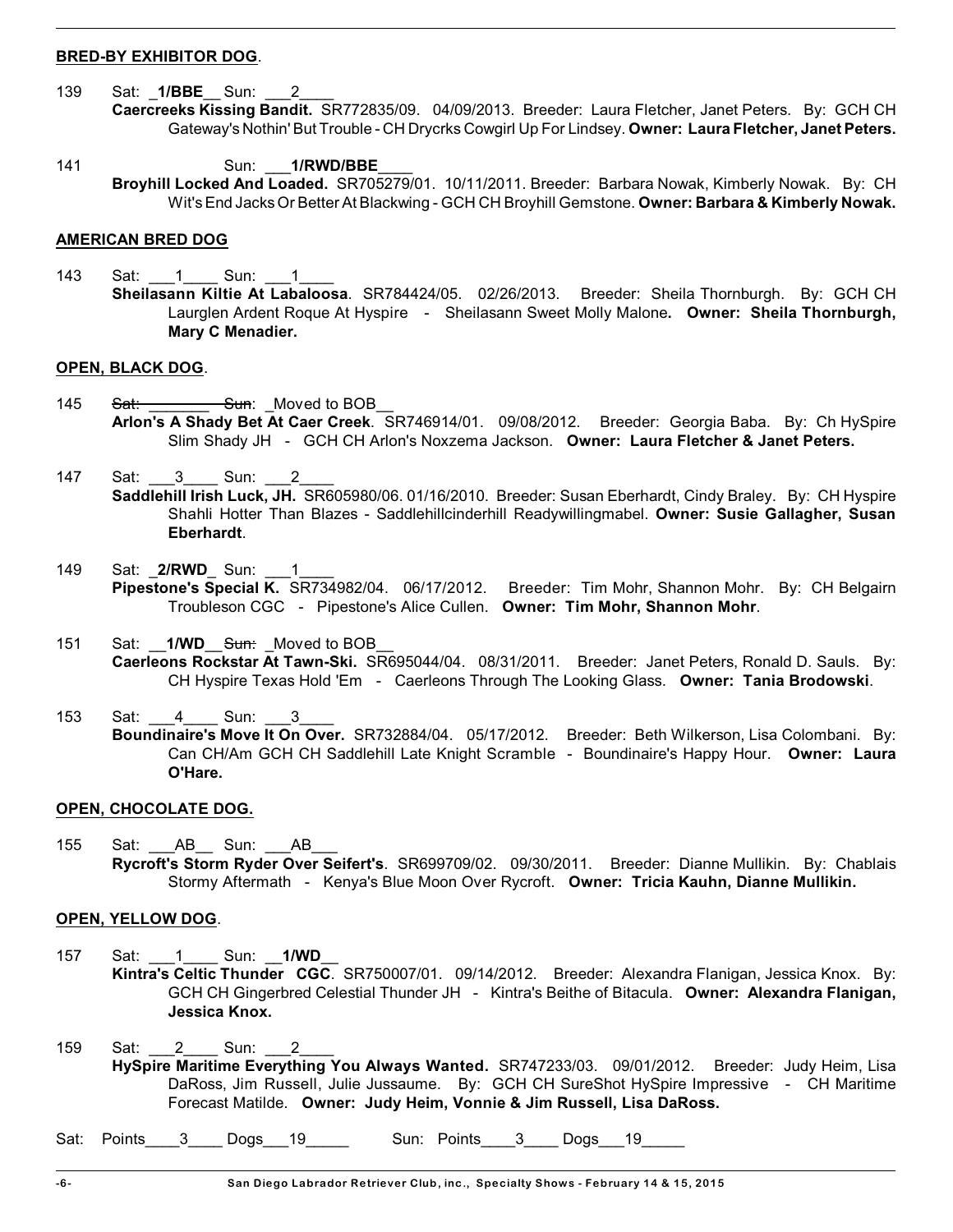#### **PUPPY, 6-9 MONTHS BITCH**.

### **BITCH CLASSES**

- 160 Sat: AB Sun: 3 **Edgemere WannaBeYourFriend@SpinneyPoint.** SR828420/01. 06/01/2014. Breeder: Karen Cheney, Anna Clark. By: CH Dickendall Churchill - Edgemeres Hooda Thunk It at Moonlight. **Owner: Cheryl Swift**.
- 162 Sat: 2 Sun: 2 **Dalwater Life Is A Party.** SR839906/02. 06/01/2014. Breeder: Lisa C. Allen. By: GCH CH Shalimar's The Animater - Dalwater Life Of The Party. **Owner: Lisa C. Allen.**
- 164 Sat: AB Sun: AB **Dalwater Jackpot's Moneytalks.** SR839906/03. 06/01/2014. Breeder: Lisa Allen. By: GCH Shalimar The Animator - Dalwater Life of the Party. **Owner: Tricia Kauhn & Mallori Seifert.**
- 166 Sat: **1/BP** Sun: 1 **Belcarra Hips Dont Lie.** SR834221/01. 06/20/2014. Breeder: Shawna Lawson. By: GCH CH Shalimars the Animator - Lawsons Sophisticated. **Owner: Shawna Lawson.**

# **PUPPY, 9-12 MOS BITCH.**

- 168 Sat: \_\_\_4\_\_\_\_ Sun: \_\_\_**1/RWB/BP**\_\_\_ **Alpine's Knight Light.** SR819067/02. 03/28/2014. Breeder: Peggy Poore. By: GCH CH Saddlehill Late Knight Scramble - Alpine Praise Amidst The Storm. **Owner: Peggy Poore**.
- 170 Sat: Sun: **Crescendo Belle of the Ball.** SR824832/01. 04/18/2014. Breeder: Barbara Lewis & Barbara Nowak. By: GCH CH Gateway's Nothin' But Trouble - Crescendo Straight to the Heart. **Owner: Barbara Lewis, Barbara Nowak.**
- 172 Sat: AB Sun: 4 **Rycroft's Perfect Storm.** SR820156/01. 02/16/2014. Breeder: Dianne Mullikin. By: Dalwater Martini At Rycroft - Rycroft's Stormy Moon. **Owner: Dianne Mullikin.**
- 174 Sat: 2 Sun: **Hyspire Sports Fan**. SR826893/01. 04/15/2014. Breeder: Judy D Heim, Lisa Da Ross, Jim & Vonnie Russell. By: Hyspire Maritime Everything You Always Wanted - CH Hyspire Sporty Spice. **Owner: Hyspire, Reg.**
- 176 Sat: AB Sun: AB **Jackpot's Sweet Addiction**. SR846942/01. 04/20/2014. Breeder: Tricia Kauhn, Mallori Seifert. By: Rycroft's Storm Ryder over Seifert - Weikenlin's Sweet Abilene. **Owner: Tricia Kauhn & Mallori Seifert.**
- 178 Sat: 1 Sun: **Hyspire Seriously Sporty at Shalimar**. SR826893/04. 04/15/2014. Breeder: Judy Heim, Lisa Da Ross, Vonnie & Jim Russell. By: Hyspire Maritime Everything You Always Wanted - CH. Hyspire Sporty Spice. **Owner: Hyspire, Reg.**
- 180 Sat: 3 Sun: 3 **Caercreek's She's on Fire.** SR815670/06. 03/04/2014. Breeder: Laura Fletcher, Janet Peters. By: GCH Shalimar's The Animator - CH. Drycreek's Cadillac Boogie. **Owner: Marlynne & Jeff Frisbie.**
- 182 Sat: AB Sun: AB **Shalimar Foxtrot.** SR821236/02. 03/29/2014. Breeder: Marlynne Frisbie, Jeff Frisbie. By: GCH. Shalimar's The Animator - Shalimar Revolution. **Owner: Marlynne & Jeff Frisbie.**

### **12-15 MONTHS BITCH.**

184 Sun: 3 **Avery's Cosmopolition At Hopemore**. SR813190/10. 12/23/2013. Breeder: Page Johnson, Melissa Bickerstaff. By: Dalwater Martini At Rycroft - Dostaff Supernatural At Avery. **Owner: Karen Lawson, Page Johnson**.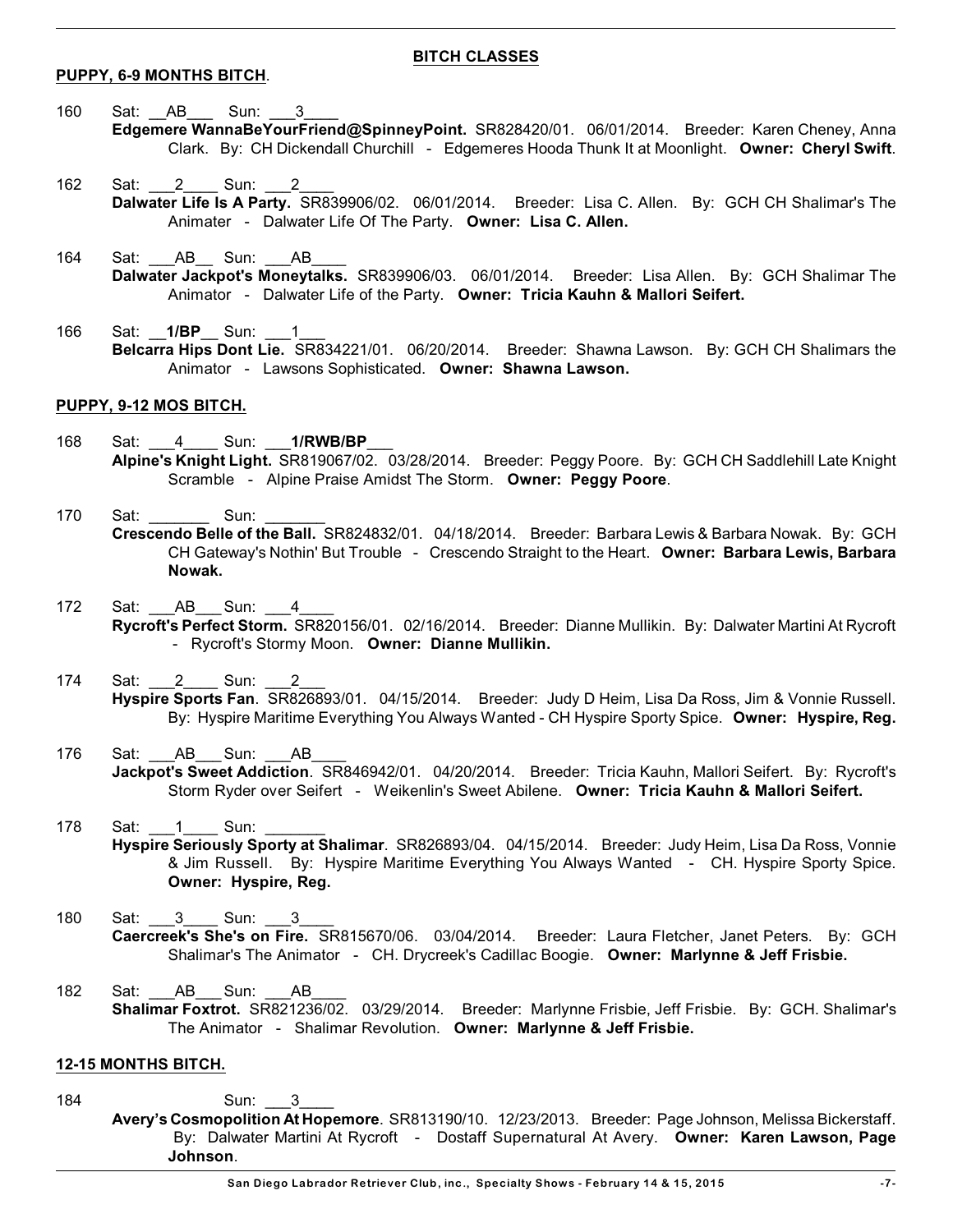- 186 Sat: AB Sun: AB
	- **Startop On A Lark To Julsby.** SR818568/01. 12/01/2013. Breeder: Jen Harmon. By: Tamerics On A Whim - Calabrias Fine Crystal. **Owner: Julie A Douglas.**
- 188 **Sun:** Sun:
	- **Alibi's Renaissance.** SR814557/05. 01/09/2014. Breeder: Kim Jacobson, Meg Newton, Jeremiah Mendoza. By: CH Ranchos Il Commendatore - CH Nani-Loa's Miss Misbehaven. **Owner: Rebecca Pike, Diane Matsuura.**
- 190 Sat: 1 Sun: 2 **Sunnydaze Feelin' Groovy With Heartsong**. SR814987/01. 01/22/2014. Breeder: Jodi Trudeau & Linda Maffett. By: GCH Shalimar's the Animator - Clearcreek Bonaventure Eleanor Rigby. **Owner: Nancy Tanner, Linda Maffett.**
- 192 Sat: 2 Sun: 1 **Piccadilly Hyspire Hidden Paradise**. SR814654/04. 12/02/2013. Breeder: Nicole McCarthy. By: GCH CH Sureshot Hyspire Impressive - GCH CH Piccadilly's Hidden Covey JH. **Owner: Judy Heim, Lisa Da Ross, Vonnie & Jim Russell.**

#### **15-18 MONTHS BITCH.**

- 194 Sat: 2 Sun: **CaerCreek Rock And Roll Ruby.** SR797722/04. 08/27/2013. Breeder: Janet Peters, Laura Fletcher. By: DryCreek's Going To Jackson - Caerleons Fat Tuesday JH. **Owner: Janet Peters, Laura Fletcher**.
- 196 Sat: 4 Sun: 3 **Nani-Loa's Time To Shine At Journeyman.** SR800523/08. 11/08/2013. Breeder: Meg & Skip Newton, Kim Jacobson. By: CH Lobuff Hollyridge Wizard Of Oz - Nani-Loa's In The Nik Of Time**. Owner: Deb Quast, Meg Newton.**
- 198 Sat: 1/RWB Sun: 4 **Belgairn's Reign Storm Of Summit View Ranch.** SR807133/05. 08/23/2013. Breeder: Gary Barner, Vivian Poole. By: CH Weathertop El Nino - GCH Belgairn's Mighty Quinn Of Summit View Ranch. **Owner: Gary & Heather Barner, Vivian Poole.**
- 200 Sat: AB Sun: AB **Hyspire Maritime a Bit of the Bubbly.** SR800379/01. 10/03/2013. Breeder: J Jussuame, V Russell, J Heim, L DaRoss. By: CH HySpire Bohemian Rhapsody from Breckin - GCH HySpire Feelin Bubbly. **Owner: Hyspire, Reg., J Jussuame.**
- 202 Sat: 3 Sun: 1 **Everwoods Vive La Vida Loca**. SR801719/02. 09/25/2013. Breeder: Dan & Sharene Clark. By: CH Nipntuck Customized - Everwoods Leather & Lace. **Owner: Dan & Sharene Clark.**

### **AMATEUR OWNER BITCH**

- 204 Sat: 1 Sun: **Mainland Embers On Fire At Bentwood**. SR787217/02. 06/22/2013. Breeder: Shelah Frey. By: GCH CH Laurglen Ardent Rogue At Hyspire RN CGC - Mainlands Pembroke Phinny. **Owner: Debra Thompson.**
- 206 Sat: 2 **Stonewall's Ciao Bella.** SR757739/01. 12/28/2012. Breeder: Ron Morelos. By: CH Paradoc's Hunterleigh Hickory - Stonewall's Glee. **Owner: Ron Morelos.**

### **BRED-BY EXHIBITOR BITCH**.

208 Sat: 1 Sun: 2 **Snowberrys Mischief Maker.** SR704968/03. 10/29/2011. Breeder: Lisa Butler. By: Banbury Vincent - CH Barcar's Mischief At Snowberry. **Owner: Lisa Butler.**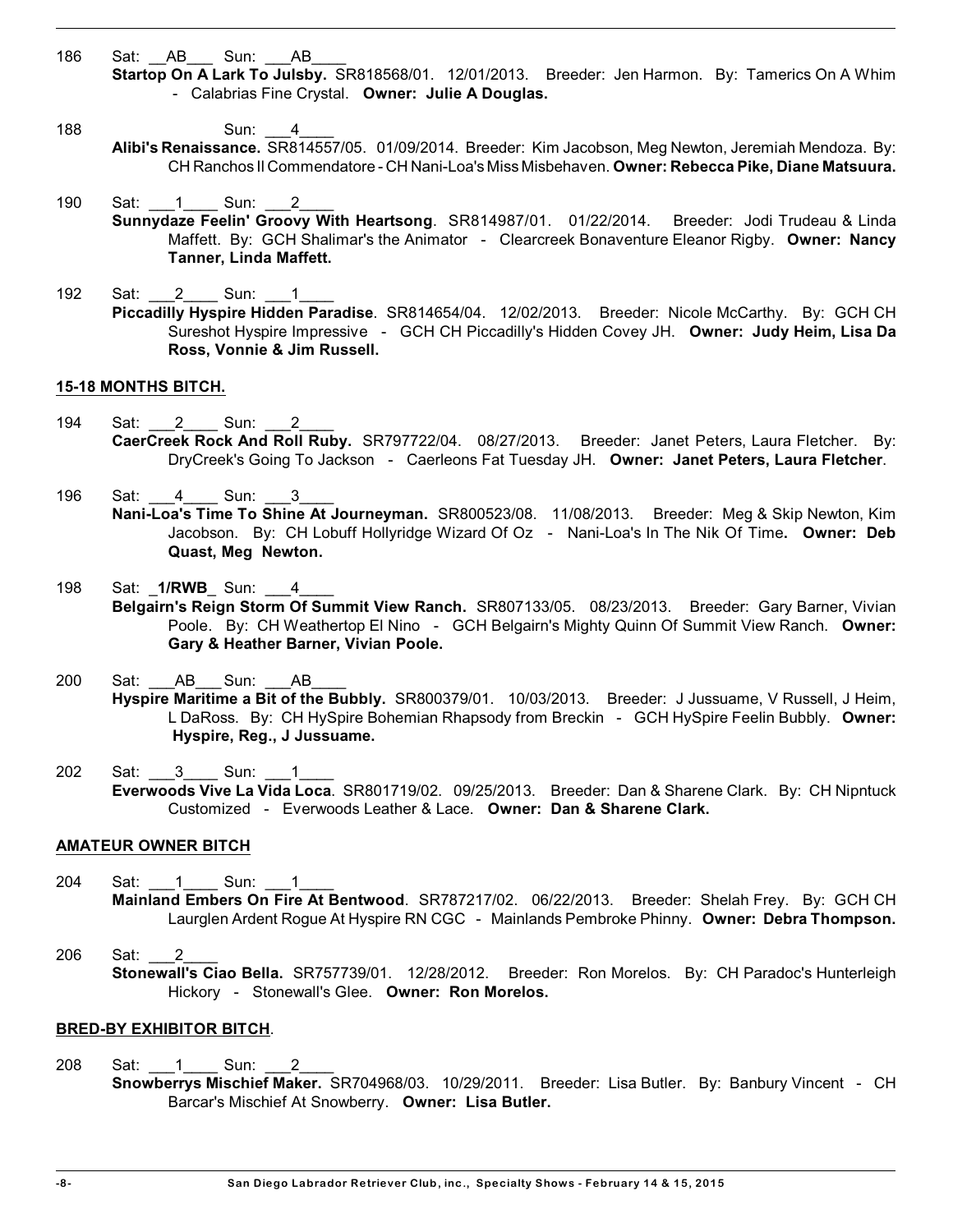- 210 Sat: 2 \_\_\_\_ Sun: 1 **Caercreek Passionate Kisses.** SR772835/01. 04/09/2013. Breeder: Laura Fletcher, Janet Peters. By: GCH CH Gateway's Nothin' But Trouble - CH Drycrks Cowgirl Up For Lindsey. **Owner: Laura Fletcher, Janet Peters.**
- 212 Sat: 4 Sun: 4 **Alibi's Hot Toddy At The Rancho.** SR761881/02. 01/15/2013. Breeder: Kim A Jacobson, Meg Newton, Jeremiah Mendoza. By: GCH CH Epoch's Moccasin Joe - Nani-Loa's Miss Misbehaven. **Owner: Marla & Dirk Layer, Kim A Jacobson, Jeremiah Mendoza.**
- 214 Sat: 3 Sun: AB **Wallcroft's Black Is The Colour.** SR577402/05. 07/07/2009. Breeder: Larry W Wall, Nancy Shahan-Wall. By: CH Mulbury's Logan - Wallcroft's Katie Dear. **Owner: Larry W Wall & Nancy Shahan-Wall**.
- 216 **Sun: AB Annight Xcetera**. SR 762058/01. 01/17/2013. Breeder: Veronica Karr, Nancy Talbott. By: CH Blue Knight Xtreme RPM - Annight Get Your Motor Runnin. **Owner: Veronica Karr.**
- 218 Sun: 3 **Everwoods Maggie May.** SR801719/03. 09/25/2013. Breeder: Dan & Sharene Clark. By: CH Nipntuck Customized - Everwoods Leather & Lace. **Owner: Dan & Sharene Clark.**

### **AMERICAN BRED BITCH**.

- 220 Sat: Sun: **Amberlane's Edge Of Glory.** SR709627/01. 11/09/2011. Breeder: Gary Lane. By: CH Nipntuck Hyspire Unforgettable - Blackrivers In A Blaze Of Glory. **Owner: Gary Lane.**
- 222 Sat: 2 Sun: 1 **Tuckaway Third Time's A Charm**. SR773703/01. 04/10/2013. Breeder: Karen dosPassos-Jobke. By: GCH CH Saddlehill Late Knight Scramble - Tuckaway True Bliss. **Owner: Karen dosPassos-Jobke.**
- 224 Sat: Sun: 4 **Wynmar's A Little Bitty While**. SR591419/01. 09/26/2009. Breeder: Susan & Wayne Martin. By: Blue Knight Extreme Justice - Wynmar's Aileana. **Owner: Susan & Wayne Martin.**
- 226 Sat: 3 Sun: 3 **Nani-Loa's In The Nik Of Time.** SR581541/07. 08/19/2009. Breeder: Meg & Skip Newton. By: Rynhill's Special Edition - Nani-Loa's Sentimental Journey. **Owner: Meg & Skip Newton, Kim Jacobson.**
- 228 Sat: 1 Sun: 2 **Lawson's Showgirl Of Vegas**. SR710832/02. 01/07/2012. Breeder: Shawna Lawson. By: CH Lobuff Hollyridge Wizard of Oz - CH Lawson's Talk the Talk. **Owner: Chris Lopez, Shawna Lawson.**
- 230 Sat: **Sweetwater Amaretto At Hathersage**. SR741053/02. 06/30/2012. Breeder: Robin McBain. By: Dalwater's Drambuie - Sweetwater Drama Queen. **Owner: Jane E Valcheck.**

#### **OPEN, BLACK BITCH**

- 232 Sat: \_**1/WB/BOW/BOS**\_ Sun: \_\_\_Moved to BOB\_\_\_\_ **Snowcress Good Intentions.** SR791199/01. 07/24/2013. Breeder: Lisa Butler, LuAnn Curtis. By: CH Mtn Meadows Buckeye Curtis - Snowberry's High Hopes. **Owner: Lisa Butler.**
- 234 Sat: 2\_\_\_\_ Sun: 2\_ **Kintra-Tuckaway Afternoon Affair.** SR785558/01. 07/07/2013. Breeder: Alexandra Flanigan, Karen dosPassos Jobke. By: GCH Saddlehill Late Knight Scramble - Tuckaway Toast of Christmas Cheer. **Owner: Alexandra Flanigan, Karen dosPassos Jobke.**
- 236 Sat: AB Sun: AB **Ranchos Che Bella.** SR728839/02. 05/17/2012. Breeder: Marla Layer, Dirk Layer & Cindy Skiba. By: GCH CH Hyspire Texas Hold'em - Epoch's Jewel. **Owner: Marla & Dirk Layer.**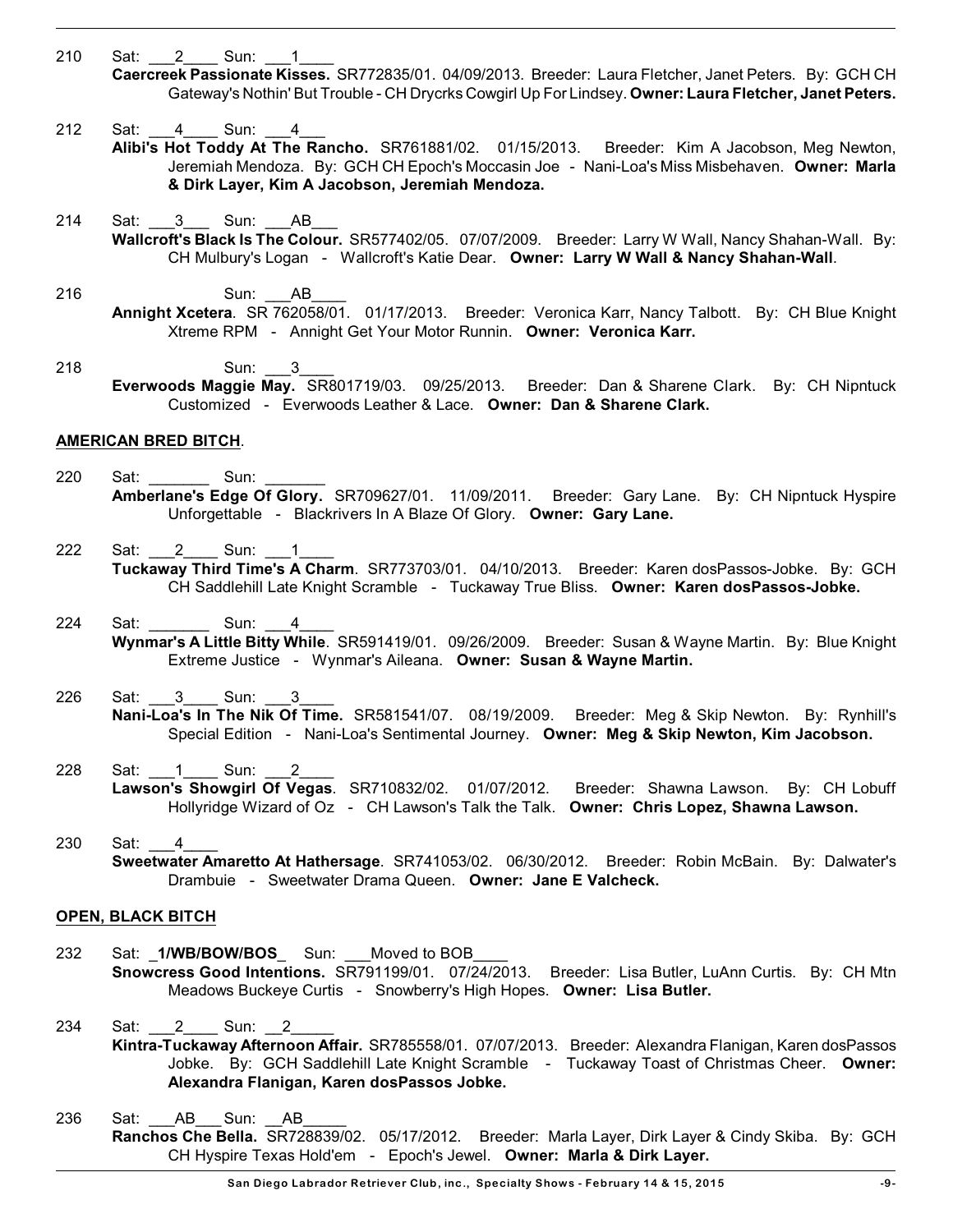238 Sat: 3 \_ Sun: 3 **Everwoods Pistol Annie**. SR763545/01. 12/10/2012. Breeder: Dan & Sharene Clark. By: Everwoods Keep Me In Mind - CH Everwoods Outlaw. **Owner: Dan & Sharene Clark.**

240 Sat: \_\_\_AB\_\_\_Sun: \_\_\_1\_ **Fortune Cookie Bella Mare**. SR842598/01. 12/29/2013. Breeder: Sonia Czajor. By: CH Dickendall Buckstone Three Dog Night - Butter Cookie Bella Mare**. Owner: Judy Heim, Lisa Da Ross, Vonnie & Jim Russell.**

#### **OPEN, YELLOW BITCH**.

- 242 Sat: 1 Sun: **Tuckaway Twinkle Little Star.** SR700318/01. 10/10/2011. Breeder: Karen dosPassos-Jobke. By: CH Gaettacreek Joyful Jasper - Tuckaway Toil & Trouble. **Owner: Karen dosPassos-Jobke.**
- 244 Sat: \_\_\_2\_\_\_\_ Sun: \_\_\_**1/WB/BW/BOS**\_\_\_\_ **Caercreek's Leather N Lace.** SR772835/02. 04/09/2013. Breeder: Laura Fletcher, Janet Peters. By: GCH CH Gateway Nothin' But Trouble - CH Drycrks Cowgirl Up For Lindsey. **Owner: Laura Fletcher, Janet Peters.**
- 246 Sun: AB **Oakwest Ellegance.** SR749194/01. 08/25/2012. Breeder: Diane Matsuura, Judy Davis. By: CH Stonecreeks Timeless - Decoy Oakwest See Breezie Run. **Owner: Diane Matsuura.**
- 248 Sat: 3 Sun: 3 **Everwood Lewis And Clark Expedition**. SR774236/03. 03/09/2013. Breeder: Dan & Sharene Clark. By: Hollyridge Lobuff Taylor Made - CH Everwood X Factor. **Owner: Barbara Lewis, Dan & Sharene Clark**.
- Sat: Points\_\_\_4 Bitches\_\_\_31\_\_\_\_\_\_\_\_\_\_\_\_\_\_\_\_\_ Sun: Points\_\_\_4 Bitches\_\_\_33\_\_\_\_\_\_

#### **VETERAN, 7+ YRS BITCH.**

250 Sun: \_\_**1/JAM/BV**\_\_\_ **GCH CH Broyhill Gemstone**. SR398997/02. 12/06/2006. Breeder: Barbara & Kimberly Nowak. By: CH Big Skys Stone Kutter - Ghoststone Wonderful Me. **Owner: Barbara & Kimberly Nowak.**

### **HUNTING RETRIEVER BITCH.**

252 Sun: **1/BHR Belgold Flora Burn Raids Spinney Point**. SR782715/02. 03/09/2013. Breeder: Nancy Talbott, Judy Slayton Bachofner. By: GCH CH Laurglen Ardent Rogue At Hyspire RN CGC - Grasslands Black Pearl. **Owner: Cheryl Swift.**

#### **BEST OF BREED.**

- 253 Sat: Sun: **GCH CH Laurglen Ardent Rogue At Hyspire RN CGC.** SR539402/02. 08/11/2008. Breeder: J. Heim, L. Daross, J. & V. Russell. By: Mallorns Shenandigans - Riverlane Hyspire Savannah. Dog. **Owner: Julie Oghigian.**
- 255 Sat: \_\_\_\_\_\_\_ Sun: \_\_**JAM**\_\_\_\_\_ **Belgold A Shore Thing For Montview**. SR782715/07. 03/09/2013. Breeder: Nancy Talbott , Judy Slayton Bachofner. By: GCH Laurglen Ardent Rogue at Hyspire RN CGC - Grasslands Black Pearl. Dog. **Owner: Julie& Matthew Oghigian.**
- 256 Sun: \_\_\_\_\_\_\_
	- **GCH CH Broyhill Naughty Knickers**. SR628544/01. 05/04/2010. Breeder: Barbara Nowak, Kimberly Nowak. By: CH Belgairn Troubleson - CH Ghoststone Wonderful Me. Bitch. **Owner: Barbara Nowak & Kimberly Nowak, Kim Jacobson.**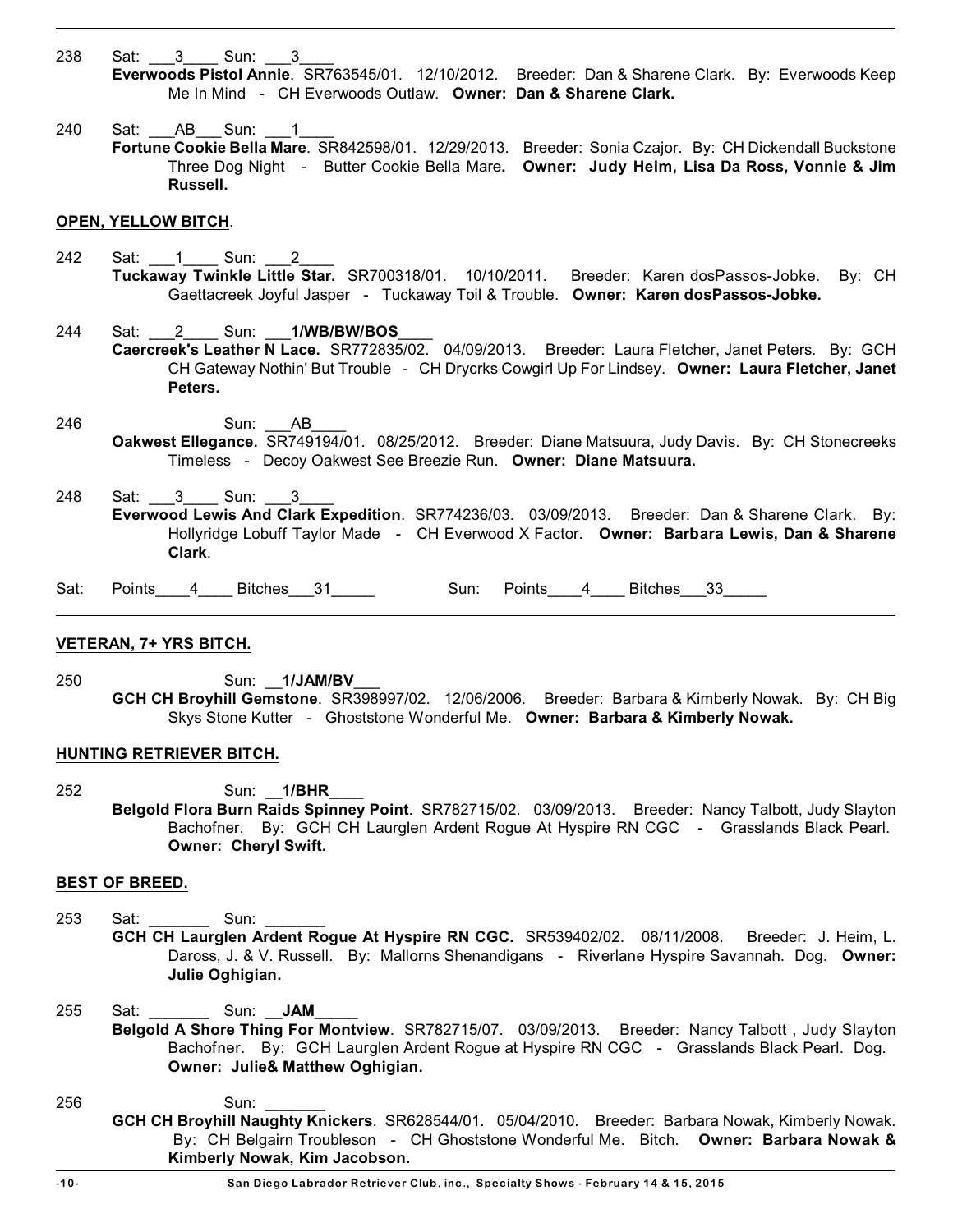257 Sat: **SEL** Sun: **SEL** 

- **CAN CH GCH CH Saddlehill Late Knight Scramble.** SR554527/01. 03/23/2009. Breeder: Susan Eberhardt. By: CH Shalane's Fly By Knight - CH Saddlehill Don't Be Late. Dog. **Owner: Susan Eberhardt. Agent: Bill Eberhardt.**
- 258 Sat: **SEL** Sun:
	- **CH Pipestone Belgairn Irresistibly Blue.** SR734982/05. 06/17/2012. Breeder: Tim Mohr , Shannon Mohr. By: CH Belgairn Troubleson CGC - Pipestone Alice Cullen. Bitch. **Owner: Ronald & Jennifer Kelly, Vivian Poole.**
- 260 Sat: **JAM** Sun: AB
	- **GCH CH Belgairn's Mighty Quinn Of Summit View Ranch**. SR616268/04. 03/02/2010. Breeder: Lisa & Tony Hart. By: Belgairn Troubleson - Belgairn Chloe Hart. Bitch. **Owner: Gary & Heather Barner, Vivian Poole.**
- 261 Sat: Sun:
	- **GCH CH Belquest Trouble At Sterling**. SR700894/02. 09/25/2011. Breeder: Vicky Creamer. By: CAN CH GCH CH Gateway's Nothin' But Trouble - CH Belquest Blonde Ambition. Dog. **Owner: Penny L. Higginbottom.**

### 263 Sat: \_\_\_\_\_\_\_

- **CH Stonewall's I'Ll Have Another.** SR712007/03. 01/30/2012. Breeder: Ron Morelos. By: GCH CH Laurglens Ardent Rogue At Hyspire - Stonewall's Twilight. Dog. **Owner: Ron Morelos, Cindi & Jim Miller**.
- 265 Sat: **JAM** Sun: **Rycroft Dalwater Black Moon**. SR627357/01. 04/13/2010. Breeder: Dianne Mullikin, Lisa Allen. By: CH Figero DaFoz Herbu Zadora - Kenya's Blue Moon Over Rycroft. Dog. **Owner: Dianne Mullikin.**
- 266 Sat: **JAM** Sun: **JAM** 
	- **CH Hyspire Songline Black Caddillac**. SR750016/01. 06/07/2012. Breeder: Colleen Doll, Judy Heim, Vonnie Russell, Lisa DaRoss. By: Phogo Once You Go Black - CH HySpire Mainland Pedal to the Metal. Bitch. **Owner: Judy Heim, Vonnie & Jim Russell, Lisa DaRoss**.
- 267 Sat: \_\_**BOB**\_\_ Sun: \_\_**BOB**\_\_\_\_\_ **GCH CH Shalimar's The Animator**. SR746308/02. 09/10/2012. Breeder: Marlynne Frisbie, Jeff Frisbie. By: CH. Nipntuck Hyspire Unforgettable - Shalimar Hyspire Biding My Time. Dog. **Owner: Marlynne & Jeff Frisbie.**
- 145 Sat: Sun: AB **Arlon's A Shady Bet At Caer Creek**. SR746914/01. 09/08/2012. Breeder: Georgia Baba. By: Ch HySpire Slim Shady JH - GCH CH Arlon's Noxzema Jackson. Dog. **Owner: Laura Fletcher & Janet Peters.**
- 232 **Sun: SEL Snowcress Good Intentions.** SR791199/01. 07/24/2013. Breeder: Lisa Butler, LuAnn Curtis. By: CH Mtn Meadows Buckeye Curtis - Snowberry's High Hopes. Bitch. **Owner: Lisa Butler.**
- 151 Sun: \_\_\_\_\_\_\_ **Caerleons Rockstar At Tawn-Ski.** SR695044/04. 08/31/2011. Breeder: Janet Peters, Ronald D. Sauls. By: CH Hyspire Texas Hold 'Em - Caerleons Through The Looking Glass. Dog. **Owner: Tania Brodowski**.

# **BROOD BITCH**

- 260 Sat: AB Sun: AB
	- **GCH CH Belgairn's Mighty Quinn Of Summit View Ranch**. SR616268/04. 03/02/2010. Breeder: Lisa & Tony Hart. By: Belgairn Troubleson - Belgairn Chloe Hart. Bitch. **Owner: Gary & Heather Barner, Vivian Poole.**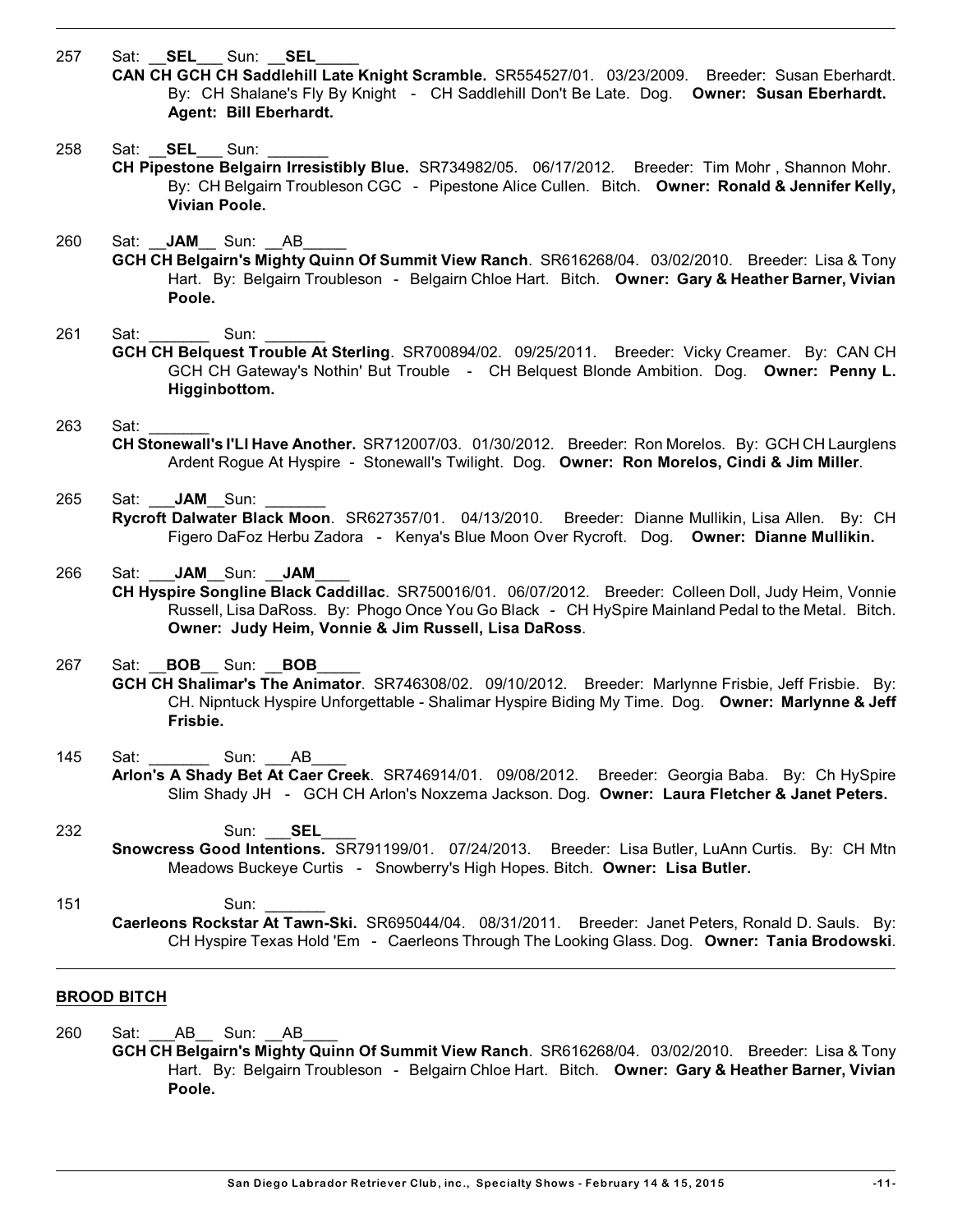### **OBEDIENCE NOVICE A CLASS**

300 Sat: AB

- **D anekraafts Aragon's Gallant Ride RA.** WS352027/04. 07/23/2010. Breeder: Priyanka Deshmukh. By: CH Valinor-Cheshire's For The Ride - Elan's Something Special Reimroc. (Great Dane. Dog). **Owner: Joleen Schultz.**
- 301 Sat: AB Sun: AB **S hera's Great Expectations "Pip" CGC TDX AX AXJ RN BN HXAS H.** WS133809/05. 05/01/2005. Breeder: Barbara Riggs. By: CH Glennroe's Rob Roy of Telstar - CH Shera's Fancy Dancer of Rosa. (Boxer. Bitch). **Owner: Reegan Ray.**

### **OBEDIENCE NOVICE B CLASS**

- 302 Sat: NQ Sun: NQ **G reat Expectations Winifred Will Do TD PT HSAS BN RN CGC**. WS394382/02. 09/02/2011. Breeder: Reegan Ray. By: Marc Del Benicadel - HC Shera's Great Expectations. (Boxer. Bitch). **Owner: Reegan Ray, Bill Polonsky.**
- 303 Sat: 197 Sun: 193 **T rollgycar's A Man Has Dreams.** SR532859/01. 09/25/2008. Breeder: Miki Shannon. By: CH Asford Shados Dare T'Dream JH MX AXJ NAP - MACH 7 Dauringe Happy Fur After At Trolleycar. (Golden Retriever. Dog). **Owner: Gloria Buhaj & Miki Shannon**.
- 304 Sat: \_\_EX\_\_\_ Sun: \_\_AB **T ektite Du Dantero NF.** DN244858/05. 02/24/2009. Breeder: Kadi Thingvall. By: Mattole Valley Evening Echo - Jesse Vu Dandtero. (Labrador . Dog). **Owner: Pete Hudson.**
- 305 Sat: AB **L ana's Joey-Roo Le Roi BN RN.** TR947597/02. 02/23/2010. Breeder: Lana Price. By: CH Lana's Native American - Shining Star's Love Me Tender. (Pomeranian. Dog). **Owner: Sandra Harada.**
- 306 Sat: 193 Sun: NQ **B aby, Baby You're The One.** PR130733/03. 04/29/2009. Breeder: Dale K Lenington, Charlene Smutny. By: CH DKL Knight Storm Of Hushaby - CH DKL's All That Jazz Is Rockin'. (Poodle. Bitch). **Owner: Edward & Linda Harper. Agent: Rita Wolkiewicz.**
- 334 Sat: \_\_AB\_\_\_ Sun: \_\_192.5\_\_ **CH Groguard Centaurus OA OAJ CAT HT.** DN258917/01. 04/26/2009. Breeder: A Blommeart. By: HC Belgenbcaux Bea Noir - Inova Du Baton Tiroir CD. (Belgian Sheepdog. Dog). **Owner: Julie Vanoni.**

# **OBEDIENCE OPEN A CLASS**

- 307 Sat: NQ **N avarro's Wildwood Flower CD.** DN284845/02. 08/09/2010. Breeder: Erin True, Erik Easton. By: Vagabond's Johnny B. Goode - Navarro's Bonfire. (Australian Shepherd. Bitch). **Owner: Ruth Anderson & Bruce Barnett.**
- 308 Sat: \_\_NQ\_\_\_  **So ba**. MA016673/01. 09/15/2009. Breeder/By: Unknown. (All American. Bitch). **Owner: Sonnie Kaplan**.
- 309 Sat: NQ Sun: AB **S potsalot A Day In The Life CD RE CGC.** NP224029/10. 02/15/2009. Breeder: Patricia A LaRose, Brandon J. LaRose. By: CH Proctor's Spotsalot Straight Talk - Spotsalot Time To Soar. (Dalmatian. Bitch). **Owner: Susan Hannum.**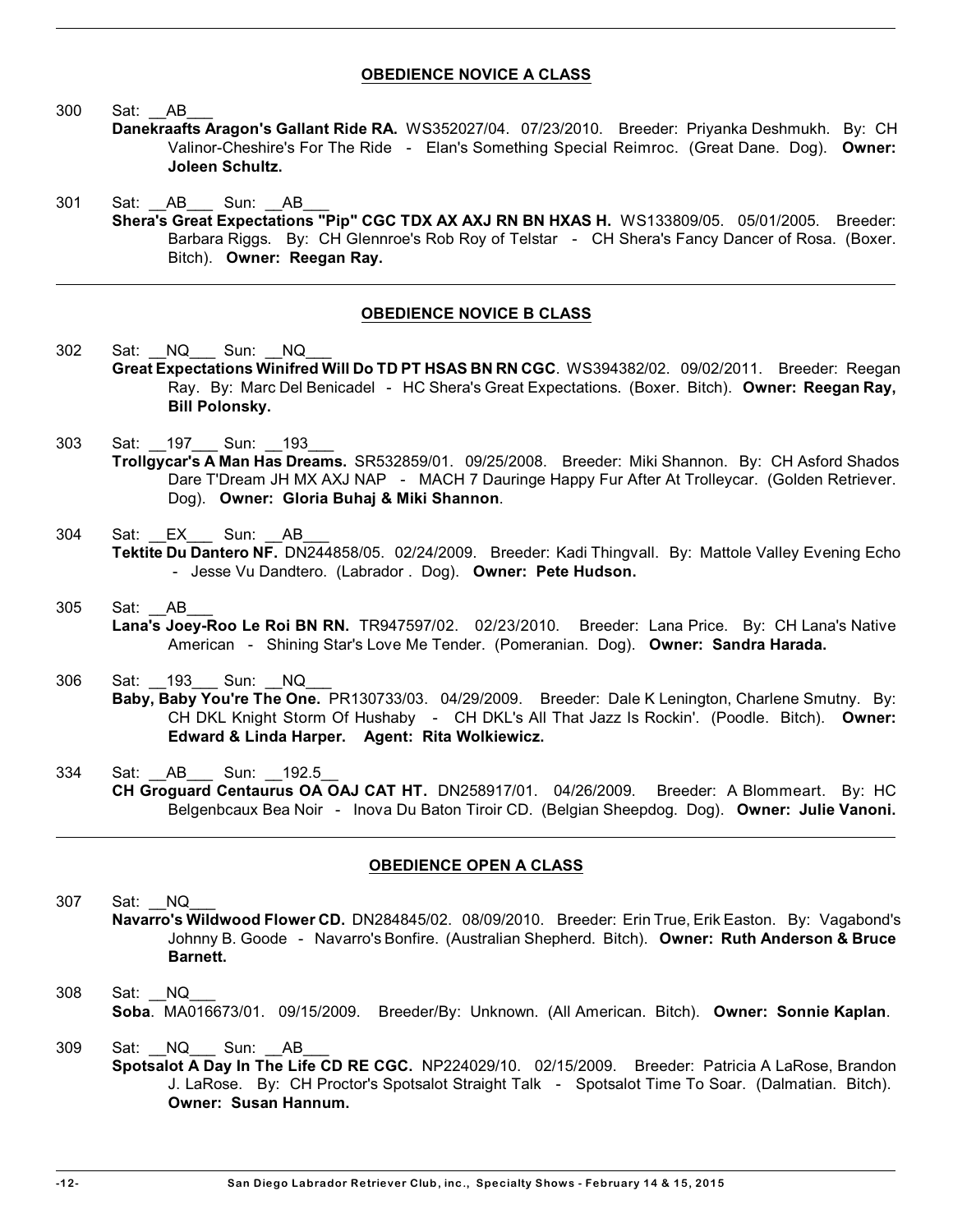**OBEDIENCE OPEN B CLASS** 310 Sat: AB Sun: AB **S himmy Shimmy Ko Ko Pup UD OM1 VER RE JH NAP NJP THDX**. SR534081/08. 11/27/2008. Breeder: Harold P Williams Jr. By: NAFC FC AFC Cody Cut A Lean Grade - Wishful Thinking II. (Labrador Bitch). **Owner: Ann Begun.**

- 311 Sat: 197 Sun: 198 **O TCH Sporting Field Summer Salstice UDX5 OM9.** DN286977/04. 06/20/2010. Breeder: Dionne Butt, Dan Black. By: CH Sporting Field Coat Of Many Colors - CH Sporting Field's Chocolate Okesca. (Border Collie. Dog). **Owner: Catherine Zinsky.**
- 312 Sat: NQ Sun: NQ Green Canyon's Guide Dog Gone Awry, UD RE SH. SR456341/10. 10/23/2007. Breeder: Green Canyon. By: CH Ghoststone's Boomtown, RB, JH - Longview Green Canyon Amy. (Labrador Dog). **Owner: Jason Armison, Diana Kudell**.
- 313 Sat: NQ Sun: NQ **M ACH3 Thomas Aquinas Lewis UD RAE ME.** ILP158797. 09/05/2005. Breeder/By: Unknown. (Cairn Terrier. Dog). **Owner: Judith Lewis.**

# **OBEDIENCE UTILITY A CLASS**

- 314 Sat: NQ Sun: NQ **B arrister Barons Court Rake CD RN OA OAJ**. SR579009/04. 05/19/2009. Breeder: Sally & Sam Rosenthal. By: CH Barrister Majic Act - CH Barrister Time Turner. (English Cocker Spaniel. Dog). **Owner: Le Ellen Kubow, Sally Rosenthal.**
- 315 Sun: NQ
	- **J anet's Brisk Chai Latte CDX CGC.** SR284486/10. 08/30/2005. Breeder: Kalee M Palmer. By: Blue Knights Highland Rebel - Balee Princess Of Grace. (Labrador. Bitch). **Owner: John Oshiro.**
- 316 Sat: \_\_NQ\_\_\_ Sun: \_\_189.5\_\_ **M arkflite Makin' An Impression, CDX, RE, JH.** SR425638/02. 04/17/2007. Breeder: M. Stanard. By: CH SureShot Hyspire Impressive - Markflite Makin' Waves UD RE. (Labrador. Dog). **Owner: Margaret Stanard.**

# **OBEDIENCE UTILITY B CLASS**

310 Sat: AB Sun: AB **S himmy Shimmy Ko Ko Pup UD OM1 VER RE JH NAP NJP THDX**. SR534081/08. 11/27/2008. Breeder: Harold P Williams Jr. By: NAFC FC AFC Cody Cut A Lean Grade - Wishful Thinking II. (Labrador . Bitch). **Owner: Ann Begun.**

311 Sat: 190.5 Sun: 198

- **O TCH Sporting Field Summer Salstice UDX5 OM9.** DN286977/04. 06/20/2010. Breeder: Dionne Butt, Dan Black. By: CH Sporting Field Coat Of Many Colors - CH Sporting Field's Chocolate Okesca. (Border Collie. Dog). **Owner: Catherine Zinsky.**
- 312 Sat: NQ Sun: 192.5
	- **G reen Canyon's Guide Dog Gone Awry, UD RE SH.** SR456341/10. 10/23/2007. Breeder: Green Canyon. By: CH Ghoststone's Boomtown, RB, JH - Longview Green Canyon Amy. (Labrador . Dog). **Owner: Jason Armison, Diana Kudell**.
- 313 Sat: \_\_NQ\_\_\_ Sun: \_\_189.5\_\_
	- **M ACH3 Thomas Aquinas Lewis UD RAE ME.** ILP158797. 09/05/2005. Breeder/By: Unknown. (Cairn Terrier. Dog). **Owner: Judith Lewis.**
- 317 Sat: NQ **T anbark's Southern Wind UD.** SR606912/09. 01/11/2010. Breeder: Yvonne M Piefer. By: OTCH High Times Wild Turkey, UDX6 OM5 SH - Tanbark's Back To The Future NA, NAJ. (Golden Retriever. Dog). **Owner: Robert & Linda Trujillo.**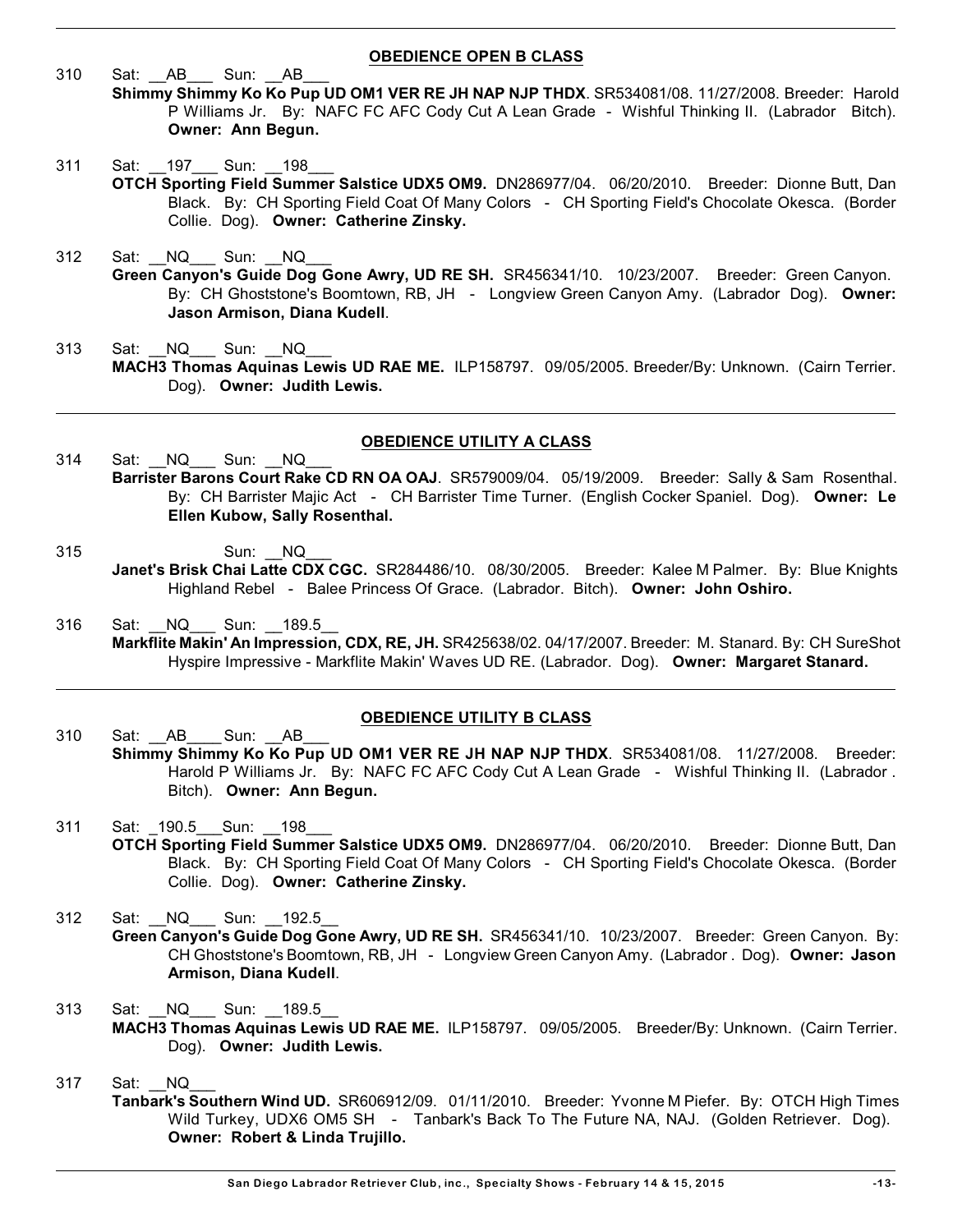318 Sat: 191 Sun: 195

- High Times Soup To Nuts VCD2 UDX OM2 GO AX AXJ. SR262489/06. 05/27/2005. Breeder: Bridget Carlsen. By: Timberee At Monument Canyon MH CDX - OTCH High Times Belvedere's Duck Soup MH UDX. (Golden Retriever. Dog). **Owner: Toby & Steven Krause.**
- 319 Sat: AB Sun: AB **CH Plum Perfect's All That Jazz UDX5 OM7 RN AXP AJP**. RN075021/03. 02/15/2005. Breeder: Suanne Tharop, Georgia McRae. By: CH Tartan Scottshire's Scofield - CH Brisline's Plum Perfert UD RN. (Airedale Terrier. Dog). **Owner: Christine Hyde.**
- 320 Sat: \_\_192\_\_\_ Sun: \_\_196.5\_\_ **B lack Jacks Double Down UDX3 OM4 RE SH.** SR352789/08. 06/19/2006. Breeder: Charles Sawyer. By: Runnin' With The Devil, MH - Sawyers Lil' Molly Girl. (Labrador . Dog). **Owner: Donna & John Kurtz.**

### **OBEDIENCE BEGINNER NOVICE A CLASS**

320 Sat: 185.5 Sun: 192.5 **V ictoria's Star.** MA216254/01. 02/14/2012. Breeder/By: Unknown (German Shepherd. Bitch). **Owner: Alden Cole.**

321 Sun: NQ

- **L ucky Jackson Drama King CGC.** PAL259301. 02/13/2008. Breeder/By: Unknown (Bichon Frise. Dog). **Owner: Mara Hughes.**
- 322 Sat: NQ Sun: 183.5 **Desert Reef's Secret Agent CA RN.** PR151177/07. 03/25/2011. Breeder: Karen Green. By: CH Truly Southern's Ryker Going Boldly - Desert Reef's Just Watch Me Soar. (Poodle. Bitch). **Owner: Lisa Linden, Karen Green**.

#### **OBEDIENCE BEGINNER NOVICE B CLASS**

- 323 Sat: 193.5 Sun: NQ **D reamweaver's Rise And Shine CGC.** SR748292/01. 07/31/2012. Breeder: Ellen Massie. By: CH Belgairn Troubleson - Moonlits Don't Talk Back. (Labrador . Bitch). **Owner: Ellen Massie.**
- 324 Sat: NQ
	- **L ana's Kobe Guinnes Rockhopper Harada.** TS058339/02. 06/29/2011. Breeder: Lana Price. By: CH Lana's American Icon - . (Pomeranian. Dog). **Owner: Sandra Harada, Lana Price**.
- 325 Sat: 190 Sun: 192.5
	- **Is ta's Harper's Little Bit Of Scandal.** TS067656/03. 07/21/2011. Breeder: Gregory Larson, Tammarie Larson. By: CH Ista's Come On Over - CH Ista's The Devil Wears Prada. (Shih Tzu. Bitch). **Owner: Edward & Linda Harper. Agent: Rita Wolkiewicz.**
- 326 Sat: 189.5 **CH Belfair Believe It Or Not! RN CGC**. DN330607/07. 12/15/2011. Breeder: Mary & Terry Cox, Alene Avans. By: GCH Belfair Follow Me CD RN OAP NJP HT - CH Belfair Amazing Grace. (Collie. Dog). **Owner: Gloria Laube.**
- 327 Sat: 188 Sun: NQ
	- **CH Top Hat's Surfin' The Islands RE.** SR224112/02. 11/20/2004. Breeder: Debra L Hopkins, Kymberli A Hopkins. By: CH Valmar's Xtra Copy - CH Top Hat's Beach Bunny. (Weimaraner. Dog). **Owner: Mary L McElwee, Debra L Hopkins.**
- 328 Sat: 195 Sun: 195.5 **T abitha Follows Molly, UD RE MX MXJ.** PAL204391. 09/01/2008. Breeder/By: Unknown. (American Staffordshire Terrier. Bitch). **Owner: Judith Lewis & Billy Mernit.**
- 329 Sun: 188.5
	- **Spinney Point Sally Eastward JH.** SR664601/01. 01/16/2011. Breeder: Cheryl Swift. By: CH Stonecreeks Timeless - Minefalls American Heiress. (Labrador . Bitch). **Owner: Cheryl Swift.**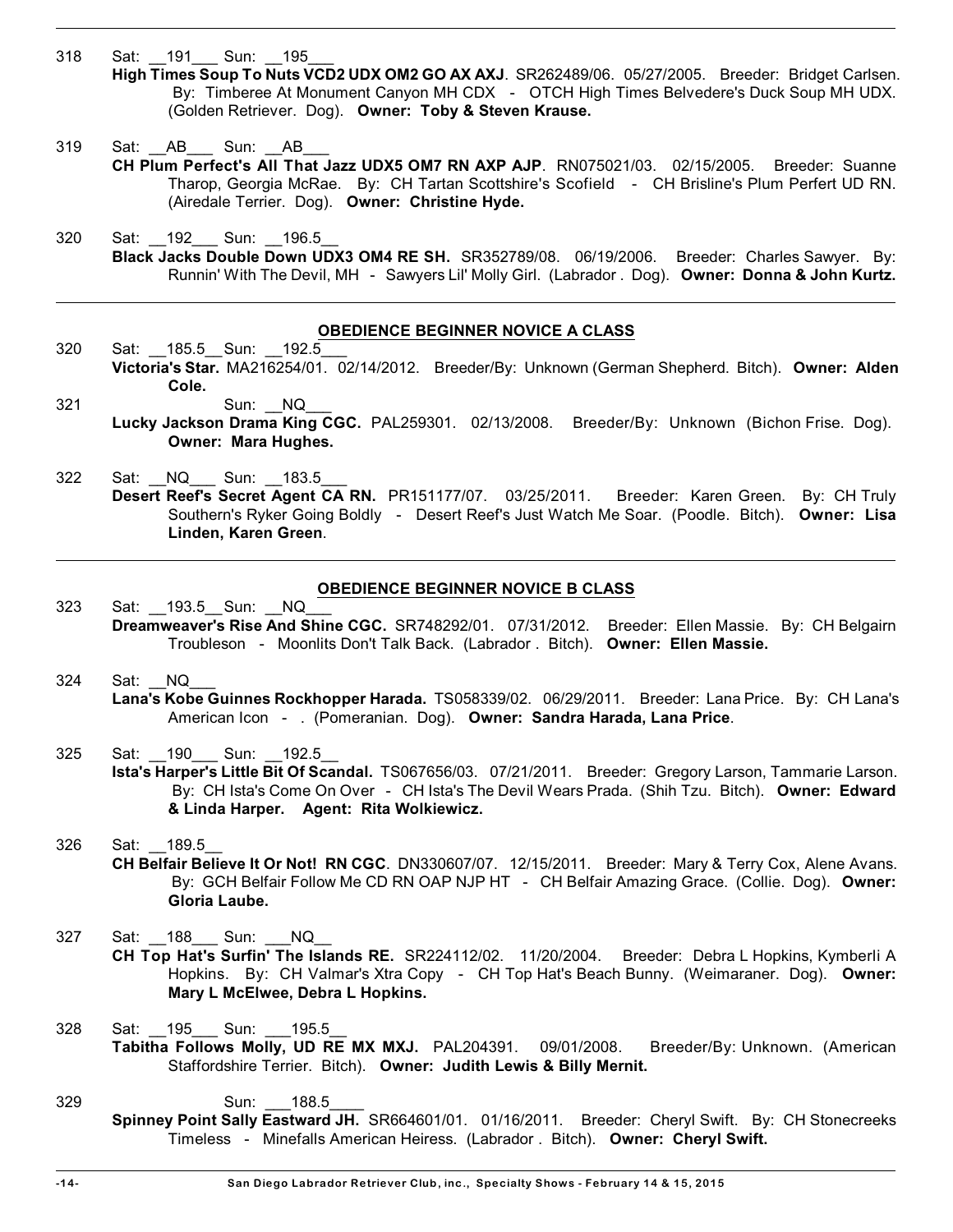### **OBEDIENCE PRE-NOVICE CLASS**

333 Sat: NQ Sun: 184

**G CH CH Bel Canto Fireworks CD HSAs CGCA**. DN288064/01. 08/08/2010. Breeder: Evelynn McGuinness. By: GCH Skyacres Blazin' Blue Angel, CDX, RA, HSAs - DC Belcanto Firebird D'Ember HXC, HXA, HSBs. (Belgian Tervuren. Bitch). **Owner: Frank McAninch & Evelynn McGuinness.**

326 Sun: EX **C H Belfair Believe It Or Not! RN CGC**. DN330607/07. 12/15/2011. Breeder: Mary & Terry Cox, Alene Avans. By: GCH Belfair Follow Me CD RN OAP NJP HT - CH Belfair Amazing Grace. (Collie. Dog). **Owner: Gloria Laube.**

### **OBEDIENCE GRAD NOVICE CLASS**

- 330 Sat: 194.5 Sun: 194 **M onami's Dolley Ptmadison CD PCD RAE CA CGC**. DN294962/01. 10/18/2010. Breeder: Sandi Weldon, Peri Norman. By: CH Monarch Savana Dance - CH Monmi A Wrinkel in Time. (Belgian Tervuren. Bitch). **Owner: Dorothy Skates.**
- 331 Sat: AB **CH Oceano E Karableu's Sterling Ltd Edition CD.** WS365871/01. 01/05/2011. Breeder: R. & D. Humphreys, G. & K. Griffith, J Rowlan, P. Morgan. By: CH Oceano's Bene Bene, Molto Bene CD - CH Oceano E Karableu Ecco Domani Per Acquaterra. (Newfoundland. Dog). **Owner: Erin Zimmer, Gigi Griffith, Donna Humphreys.**

### **OBEDIENCE GRAD OPEN CLASS**

332 Sat: NQ Sun: NQ **S imply Sugar Cookie CDX BN RE.** PAL252538. 12/12/2007. Breeder/By: Unknown. (Weimaraner. Bitch). **Owner: Gina Grissom.**

# **RALLY NOVICE A CLASS**

- 400 Sat: 88 Sun: 98 Neema X Sheba Amira Seitz. HP456707/02. 08/05/2013. Breeder: Margaret Smith Davis. By: GCH CH Sweetcreek's Lamarde Perro Budsy - Lamarde Perro Neemazuri CD RE OAP NJP THO. (Rhodesian Ridgeback. Bitch). **Owner: Ted & Belanda Seitz.**
- 402 Sat: 79 Sun: 73 **M MM's Value Added.** DN349507/10. 10/08/2012. Breeder: Karen Churchill. By: MMM's Tayloy Swift - Wyndstar Vin There. (Australian Shepherd. Bitch). **Owner: Deborah Roper.**
- 403 Sun: 83 **L ucky Jackson Drama King CGC.** PAL259301. 02/13/2008. Breeder/By: Unknown (Bichon Frise. Dog). **Owner: Mara Hughes.**
- 404 Sat: NQ Sun: NQ **Z obby Cortez.** MA308422/01. 04/14/2006. Breeder/By: Unknown. (All American. Dog). **Owner: Donald Khairullah.**

# **RALLY NOVICE B CLASS**

405 Sat: 92 Sun: AB **CH Stone's Absolut Intoxication BN HT CA CGC.** WS340598/01. 05/17/2010. Breeder: Suzi Stone, Linda Stock-Ballo. By: CH Glenwood-Skidoo's Law 'N' Order - CH Stone's Absolut Tequila Sunrise. (Boxer. Bitch). **Owner: Victoria Bremner, Leonard Bremner, Suzi Stone**.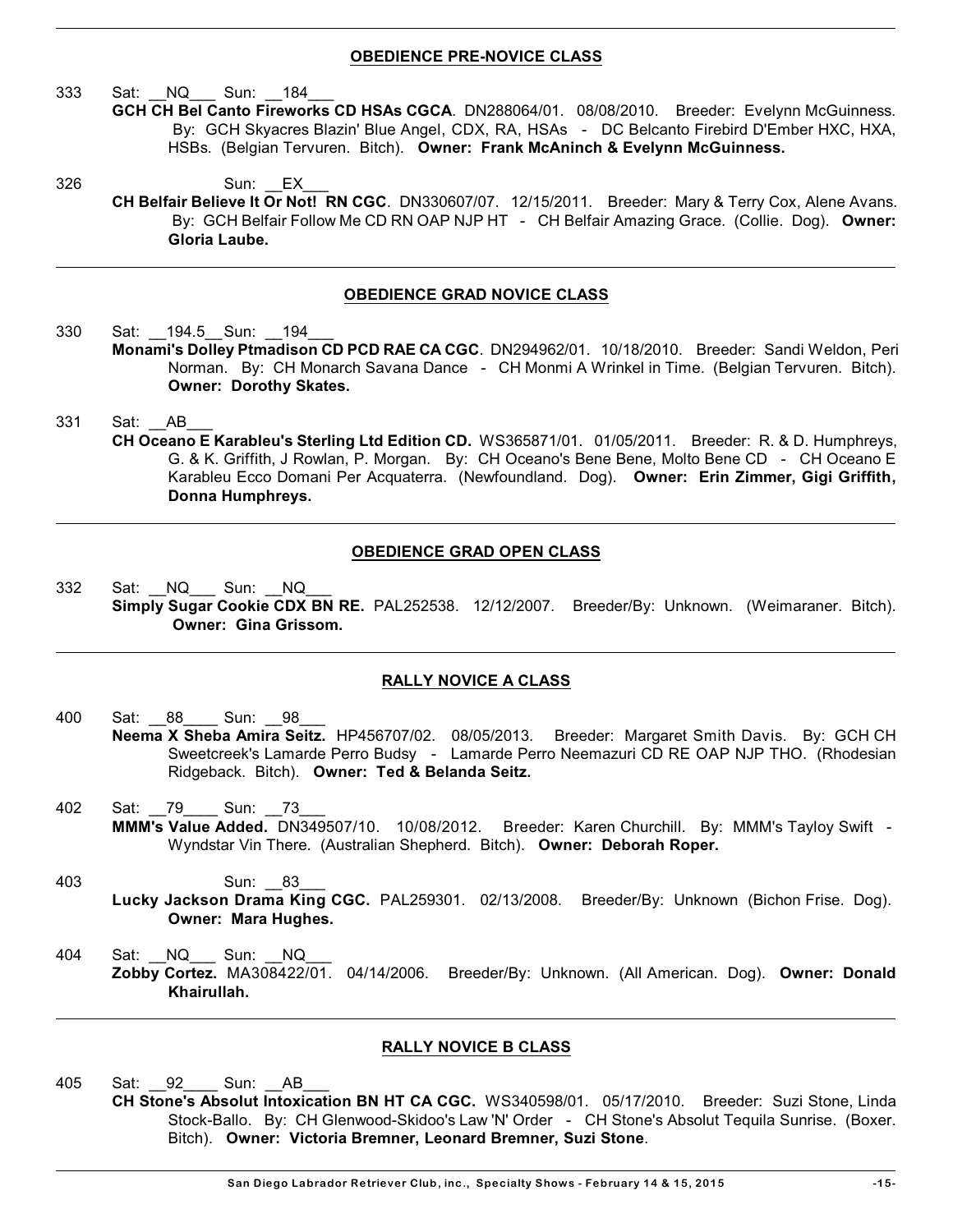406 Sat: 91 Sun: 98

- **Is ta's Harper's Little Bit Of Scandal.** TS067656/03. 07/21/2011. Breeder: Gregory Larson, Tammarie Larson. By: CH Ista's Come On Over - CH Ista's The Devil Wears Prada. (Shih Tzu. Bitch). **Owner: Edward & Linda Harper.**
- 407 Sat: 95
	- **G CH CH Bel Canto Fireworks CD HSAs CGCA.** DN288064/01. 08/08/2010. Breeder: Evelynn McGuinness. By: GCH Skyacres Blazin' Blue Angel, CDX, RA, HSAs - DC Belcanto Firebird D'Ember HXC, HXA, HSBs. (Belgian Tervuren. Bitch). **Owner: Frank McAninch & Evelynn McGuinness.**

# Jump Height 8" **RALLY ADVANCED A CLASS**

408 Sat: 90 **L ana's Kobe Guinnes Rockhopper Harada**. TS058339/02. 06/29/2011. Breeder: Lana Price. By: CH Lana's American Icon - . (Pomeranian. Dog). **Owner: Sandra Harada & Lana Price.**

Jump Height 16"

- 407 Sun: NQ
	- **G CH CH Bel Canto Fireworks CD HSAs CGCA.** DN288064/01. 08/08/2010. Breeder: Evelynn McGuinness. By: GCH Skyacres Blazin' Blue Angel, CDX, RA, HSAs - DC Belcanto Firebird D'Ember HXC, HXA, HSBs. (Belgian Tervuren. Bitch). **Owner: Frank McAninch & Evelynn McGuinness.**
- 409 Sat: 85 Sun: 74 **N eema V Nala. HP439116/03.** 09/16/2012. Breeder: Margaret Davis. By: CH Neema H Kipenzi Baba MZAA - Lamarde Perro Meemazuri CD, RE OAP NJP. (Rhodesian Ridgeback. Bitch). **Owner: Steven O'Donnell & Margaret Davis.**
- 410 Sat: NQ Sun: 76
	- Desert Reef's Secret Agent CA RN. PR151177/07. 03/25/2011. Breeder: Karen Green. By: CH Truly Southern's Ryker Going Boldly - Desert Reef's Just Watch Me Soar. (Poodle. Bitch). **Owner: Lisa Linden & Karen Green.**
- 414 Sat: NQ **N eema V Malaika Gabriel RN.** HP439116/05. 09/16/2012. Breeder: Margaret Davie. By: CH Neema H Kipenzi Baba MZAA - Lamarde Perro Neemazuri CD, RE, OAP NJP. (Rhodesian Ridgeback. Dog). **Owner: Elizabeth Good & Curtis Jack Good.**

#### Jump Height 8" **RALLY ADVANCED B CLASS**

- 411 Sat: 96 Sun: 91 **Orangecrest Just Another "T" RN.** PR129278/05. 04/03/2009. Breeder: Jane Carroll. By: Orangecrest PJ's Justin Case - Orangecrest Dlementine. (Poodle. Dog). **Owner: Rita Wolkiewicz**.
- 412 Sat: 91 Sun: 97 **B aby, Baby You're The One**. PR130733/03. 04/29/2009. Breeder: Dale K Lenington, Charlene Smutny. By: CH DKL Knight Storm Of Hushaby - CH DKL's All That Jazz Is Rockin'. (Poodle. Bitch). **Owner: Edward & Linda Harper. Agent: Rita Wolkiewicz.**

Jump Height 12"

413 Sat: 97 Sun: 98

**C H Lynann's Let's Talk Turkey RN CD TDX**. SR703709/02. 11/23/2011. Breeder: Lynda & Robert Gau, Lanore Maher. By: CH A One's Parzival - CH Lynann's Forever Aces. (English Cocker Spaniel. Dog). **Owner: Robin & Nancy Gruenwald.**

Jump Height 16"

- 414 Sun: 89
	- **N eema V Malaika Gabriel RN.** HP439116/05. 09/16/2012. Breeder: Margaret Davie. By: CH Neema H Kipenzi Baba MZAA - Lamarde Perro Neemazuri CD, RE, OAP NJP. (Rhodesian Ridgeback. Dog). **Owner: Elizabeth Good & Curtis Jack Good.**